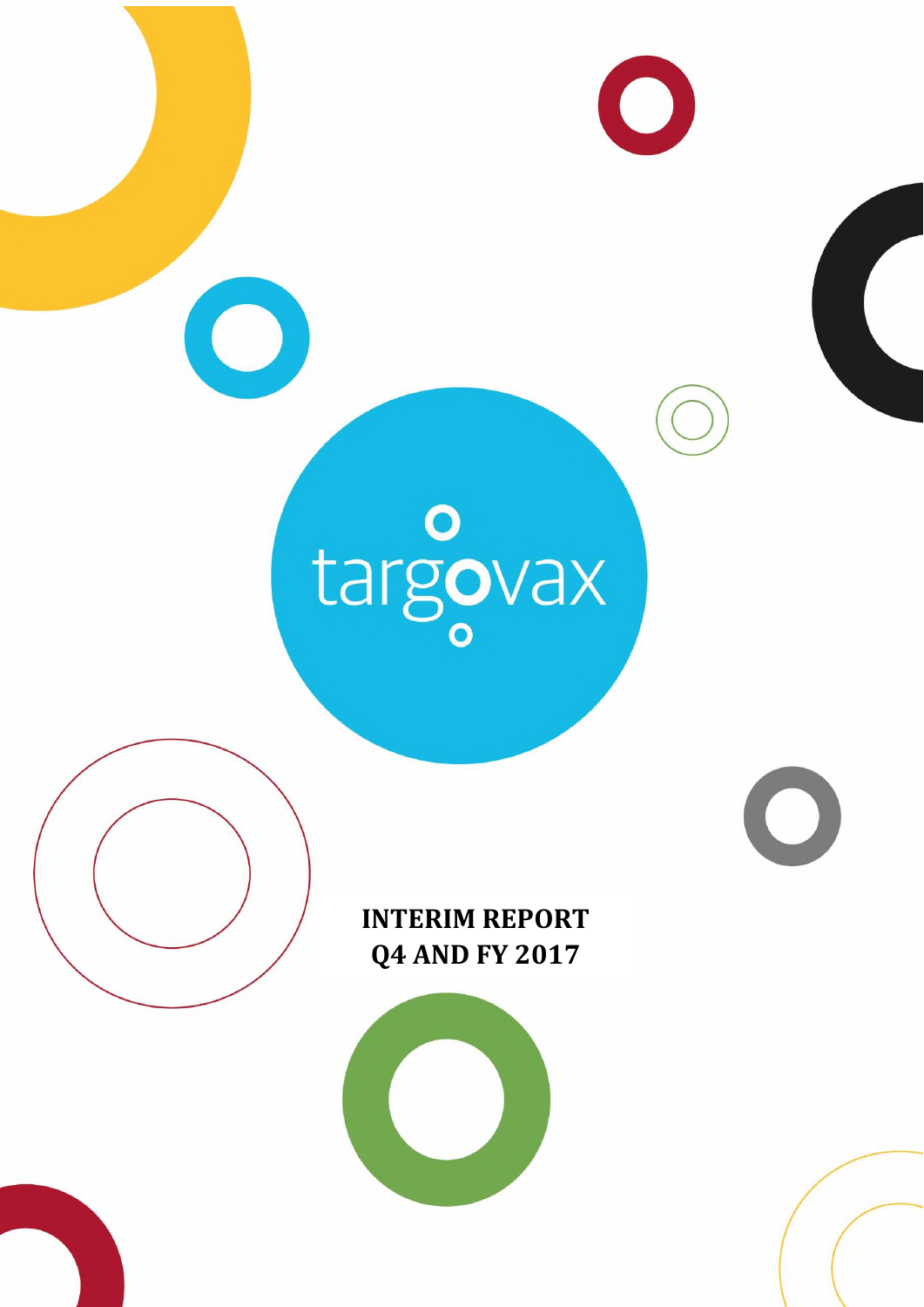**The strong momentum in the business continued into the fourth quarter and included significant progress across both platforms** 

## HIGHLIGHTS FOR THE FOURTH QUARTER 2017

## **Research & Development**

- In October, Targovax reported encouraging one-year survival rate, immune activation, and safety data for the second cohort in the TG01 phase I/II trial in resected pancreatic cancer, in line with data from the first<sup>1</sup> cohort published earlier in the year
- In October, Targovax was granted a product composition-of-matter patent in the US for TG02
- In December, Targovax announced that TG02 had passed the initial safety review in the first-in-man clinical trial in colorectal cancer, and also reported immune activation data in the first treated patients
- In December, Targovax announced that the two first combination trials with ONCOS-102, in melanoma and mesothelioma, both had passed their initial, planned, safety reviews

## **Corporate**

 $\overline{a}$ 

- In November, Patrick Vink was appointed as the new chairman of the Board of Directors
- In December, Targovax was included in the OSEBX index at the Oslo Stock Exchange

## POST-PERIOD HIGHLIGHTS

- In January, Targovax announced that ONCOS-102 generated immune activation in checkpoint inhibitor (CPI) refractory melanoma in four out of the first four patients treated
- Also in January, Dr. Michael Bogenstätter was appointed Chief Business Officer of **Targovax**
- In February, Targovax announced that the safety lead-in part of its ONCOS-102 trial in unresectable, malignant, pleural mesothelioma was completed without any safety concerns, and that ONCOS-102 generates immune activation in treated patients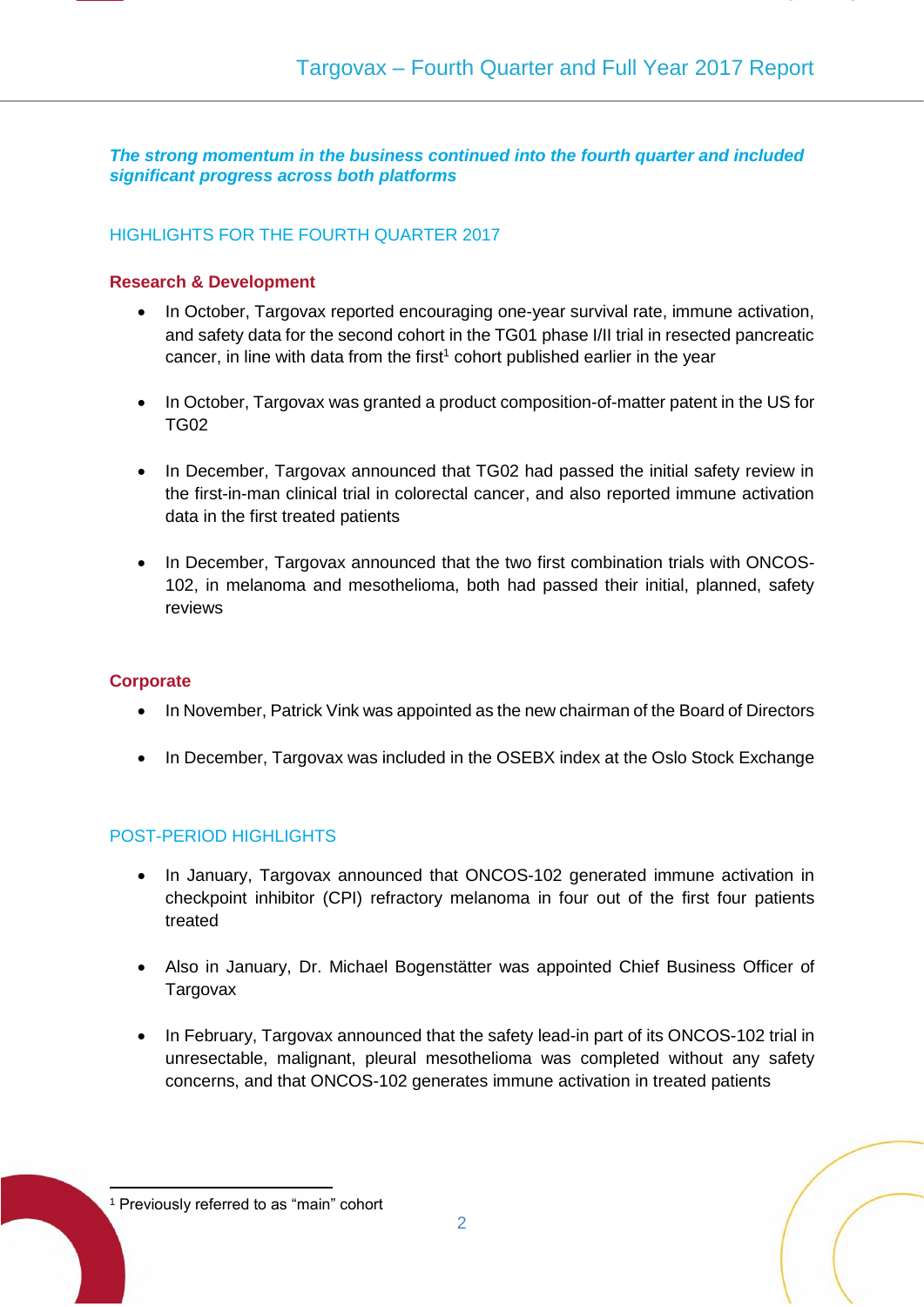| Key figures:                              |          |          |                |                |
|-------------------------------------------|----------|----------|----------------|----------------|
| <b>Amounts in NOK thousands</b>           | 4Q 2017  | 4Q 2016  | <b>FY 2017</b> | <b>FY 2016</b> |
| Total operating revenues                  | 5        | 4        | 37             | 37             |
| Total operating expenses                  | $-32450$ | $-31291$ | $-119963$      | $-119548$      |
| Operating profit/loss                     | $-32445$ | $-31288$ | $-119926$      | $-119511$      |
| Net financial items                       | $-103$   | $-711$   | $-2347$        | $-3203$        |
| Income tax                                | 87       | 84       | 328            | 260            |
| Net profit/loss                           | $-32461$ | $-31914$ | $-121945$      | $-122454$      |
| Basic and diluted EPS (NOK/share)         | $-0.62$  | $-0.76$  | $-2.58$        | $-3.55$        |
| Net change in cash                        | $-24195$ | $-20874$ | 89 944         | $-2268$        |
| Cash and cash equivalents start of period | 285 768  | 192 504  | 171 629        | 173 898        |
| Cash and cash equivalents end of period   | 261 573  | 171 629  | 261 573        | 171 629        |

# Targovax – Fourth Quarter and Full Year 2017 Report



*"*2017 was a very productive year for Targovax, in which we made significant progress with product candidates from both of our two platforms, and completed a significant fund-raising to deliver on our ongoing clinical program. In particular, the initial clinical data from the TG01 trial in pancreatic cancer were encouraging and we look forward to the complete trial results in this challenging disease in the first half of 2018. Overall, the prospects are great for 2018, where we anticipate delivery of several clinical data readouts from ongoing trials, which we expect to further demonstrate the potential of our two immuno-oncology platforms.*"*

**Øystein Soug, CEO**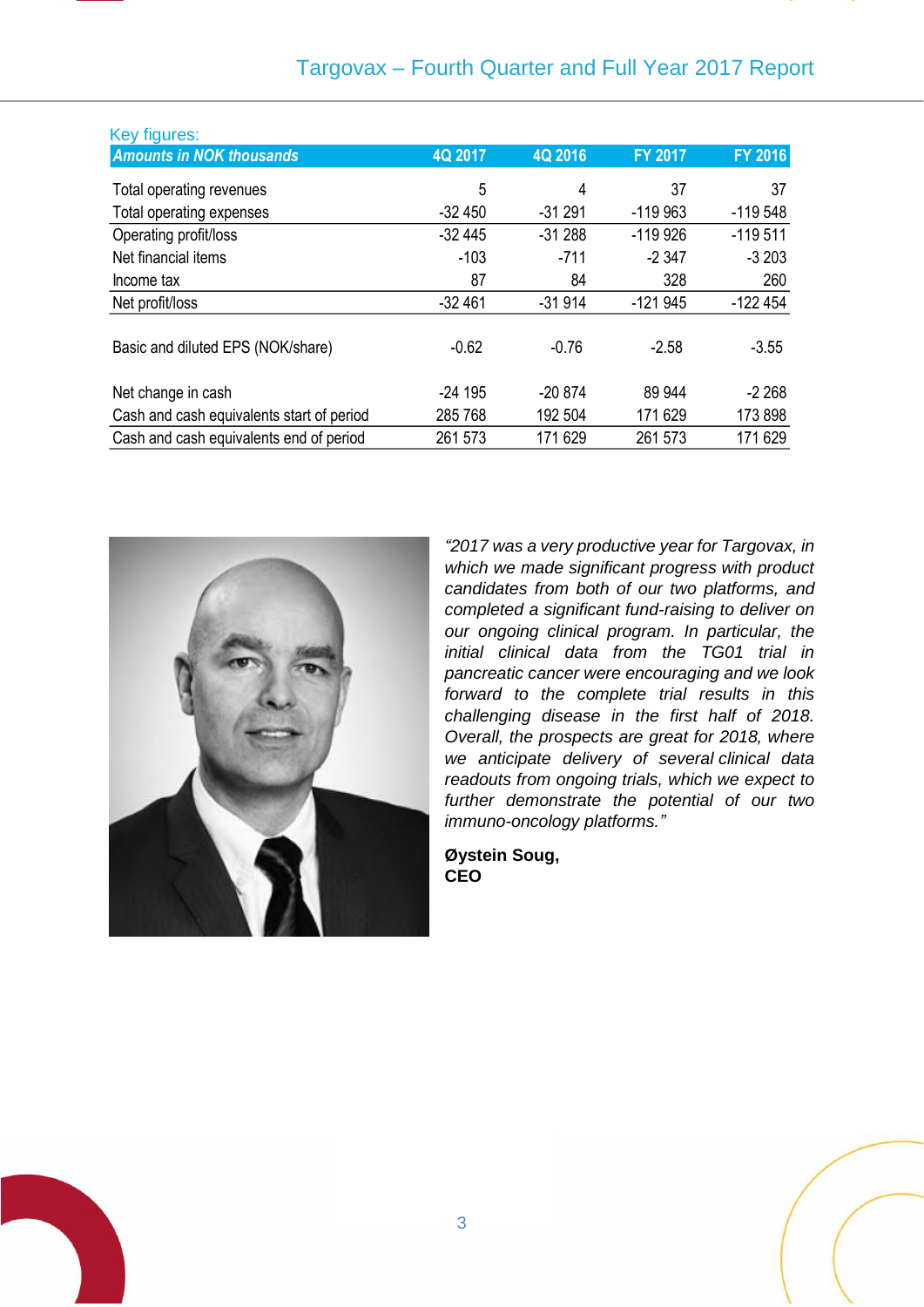## OPERATIONAL REVIEW

During the period Targovax continued development of its product candidates, both through its own clinical trials and through collaborations.

Targovax's strategy is to apply its two immunotherapeutic platforms in multiple indications. The Company intends to retain the option to bring products to market directly or to partner with pharmaceutical companies.

## **Clinical development program overview:**



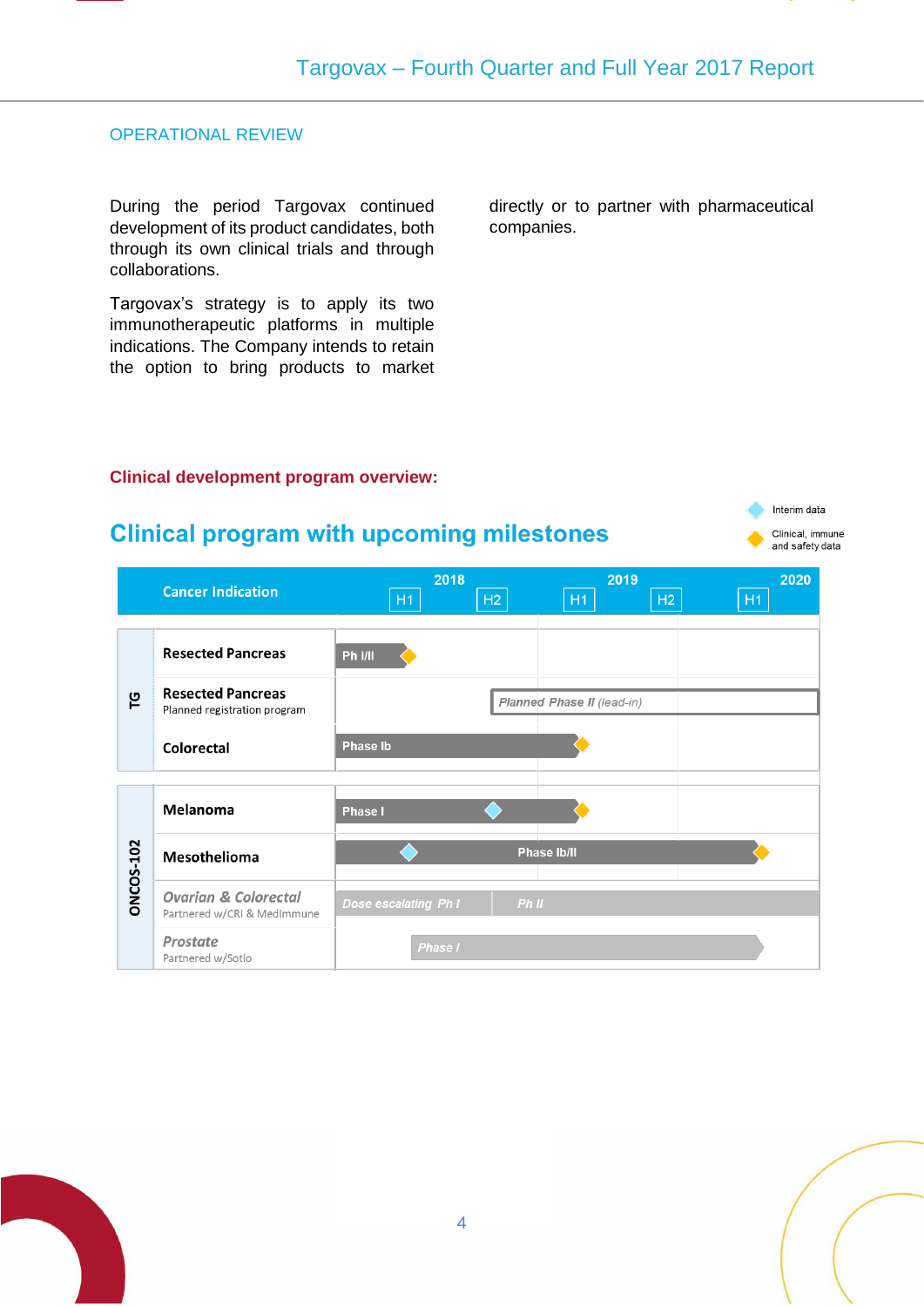## **Clinical development programs**

## ONCOS-102 in checkpoint inhibitor refractory melanoma

This trial is an open-label phase I combination trial exploring safety and immune activation as well as clinical response of sequential treatment with ONCOS-102 and Keytruda® (pembrolizumab, an anti-PD1 monoclonal antibody) in patients with advanced or unresectable melanoma whose tumors have continued to grow following checkpoint inhibitor (CPI) therapy. The trial is being conducted at Memorial Sloan Kettering Cancer Center in New York, one of the world's leading clinical research sites in the field of immuno-oncology. The aim of the trial is to investigate whether these refractory patients will respond to rechallenge with a CPI following priming with ONCOS-102.

The trial plan is to include 12 patients with refractory melanoma, with the first patient having been enrolled in May 2017. Early safety and immune activation data for the first four patients were announced in December 2017 and the beginning of January 2018. The initial planned safety review passed with no reported issues, and both innate and adaptive immune activation was observed in all four patients. In addition, all four patients displayed an increase in PD-1 expression in their circulating T-cells, suggesting that their immune systems have been re-activated in such a fashion as to enhance their likelihood of responding to re-challenge with CPI therapy. More extensive clinical results from the sequential virus and CPI combination treatment are expected in the second half of 2018.

#### ONCOS-102 in mesothelioma

This trial is a randomized phase Ib open label trial with a safety lead-in of ONCOS-102 and pemetrexed/cisplatin, the current standard of care chemotherapy in patients with unresectable, malignant, pleural mesothelioma. The trial is planned to include six patients in a lead-in cohort (for safety evaluation of the combination) and a further approximately 24 patients in the randomized part of the trial to compare the clinical benefit of the combination treatment of ONCOS-102 with standard of care chemotherapy. The safety cohort is fully enrolled and the initial planned safety review passed with no reported issues.

#### TG01 in pancreatic cancer

Targovax has an ongoing open label, phase I/II clinical trial with TG01, GM-CSF, and gemcitabine (chemotherapy) as adjuvant therapy for treating patients with resected adenocarcinoma of the pancreas. The trial is structured as a first cohort of 19 patients and a second cohort of 13 patients on a modified vaccination schedule. The primary objective of the trial is an assessment of safety and immune activation, while the secondary objective is treatment efficacy including overall survival at two years. The recruitment to this trial was completed in May 2016 and the patients are being monitored for 24 months.

## Encouraging top line two-year survival data from TG01 clinical trial

In February 2017, Targovax announced encouraging top line two-year survival data from the first cohort of this trial. Data from this patient cohort showed that 68 percent of evaluated patients (13/19) were still alive after two years if survival is counted from time of resection (which occurred on average two months prior to first treatment) or 12/19 if counted from time of first treatment. These results represent key milestones for Targovax and will trigger the next step of clinical development.

## TG01 second cohort – one-year survival rate and safety data

In October 2017, Targovax reported oneyear survival rate for the second cohort, which was found to be in line with the oneyear data from the first cohort. 100 percent of patients (13/13) were alive one year after surgery with TG01/GM-CSF generating an immune response in 85 percent of patients (11/13). These results further strengthen the safety profile of TG01 and add valuable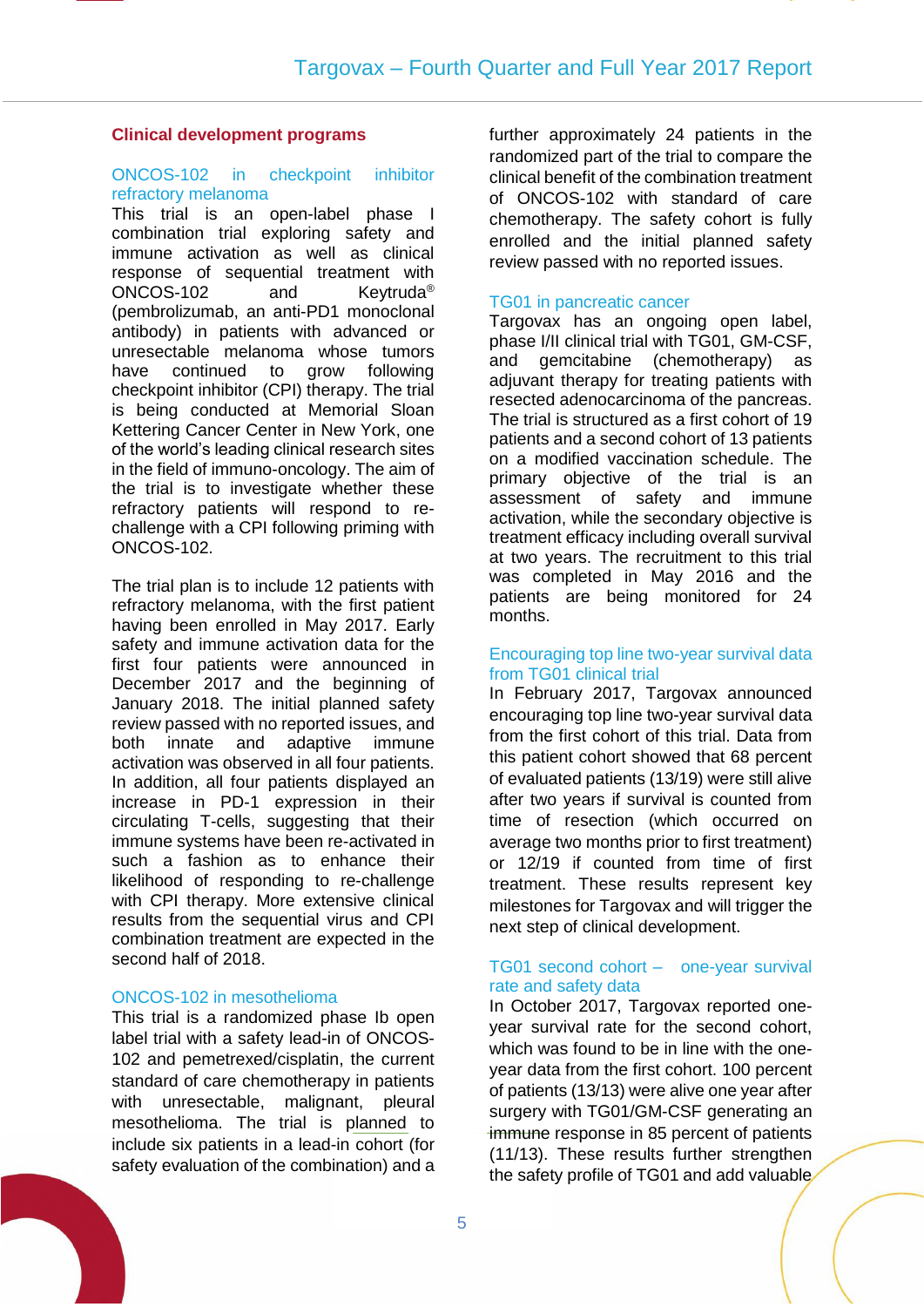understanding that will enable us to optimize the dosing regimen in this indication. The two-year survival data readout for this second cohort is expected in the first half of 2018.

## TG02 in colorectal cancer

TG02 is the second generation product candidate from the TG mutRAS neoantigen vaccine platform and is currently being tested in colorectal cancer. This is an open label, non-randomized, phase Ib exploratory trial to determine safety and anti-tumor immune activation using TG02, first as monotherapy, then in combination with a checkpoint inhibitor, in patients with locally recurrent rectal cancer scheduled to have surgery. The first patient was enrolled in April 2017 and the initial planned safety review was passed with no reported issues.

Early exploratory clinical results indicate that TG02 induces immune responses in patients with high activation status of tumor-infiltrating T-cells compared to historical controls. In addition, PD-1 expression was observed in both circulating and tumor-infiltrating T-cells. This further strengthens the rationale for combining TG02 with a PD-1 checkpoint inhibitor. Based on these initial safety and immune activation findings, the Company and investigators will discuss the appropriate timing for switching into the combination part of the trial in which TG02 will be combined with the checkpoint inhibitor Keytruda® .

## Clinical trials with collaboration partners

In late 2015, Targovax entered into an agreement with US-based Ludwig Cancer Research (LCR) and the Cancer Research Institute (CRI).

The first clinical trial initiated as part of this collaboration is a non-randomized, openlabel, phase I/II trial which will explore the combination of lead product ONCOS-102 with MedImmune's checkpoint inhibitor durvalumab<sup>2</sup>, an anti-PD-L1 antibody currently in development. MedImmune is the global biologics research and development arm of AstraZeneca plc. The trial will recruit up to 78 patients with advanced peritoneal disease who have failed prior standard chemotherapy and have histologically confirmed platinumresistant or refractory epithelial ovarian or colorectal cancer.

The objectives of the trial will include an assessment of safety, clinical efficacy, and immunological activity of ONCOS-102 in combination with durvalumab. The trial was initiated in the third quarter of 2017 and is being conducted in the USA and sponsored by LCR on behalf of the CRI as well as being supported financially by CRI.

Targovax also has an ongoing clinical collaboration with the Czech biotech company Sotio. The objective of the Sotio collaboration is to study the safety and tolerability of ONCOS-102 when combining Targovax's oncolytic virus and Sotio's dendritic cell therapy DCVAC/PCa in prostate cancer patients. As with the LCR/CRI study, Sotio is supporting this study financially.

Through these collaborations, Targovax is able to leverage its own clinical development expertise with access to leading external expertise and extensive clinical trial networks.

## **Preclinical**

A trial of the efficacy of the combination of ONCOS-102 and KEYTRUDA® in a melanoma mouse model has been performed, showing synergistic anti-tumor effects of ONCOS-102 and KEYTRUDA® :

• KEYTRUDA<sup>®</sup> alone at both doses did not reduce tumor volume

<sup>2</sup> Durvalumab / IMFINZI™ - has been approved in urothelial cancer

-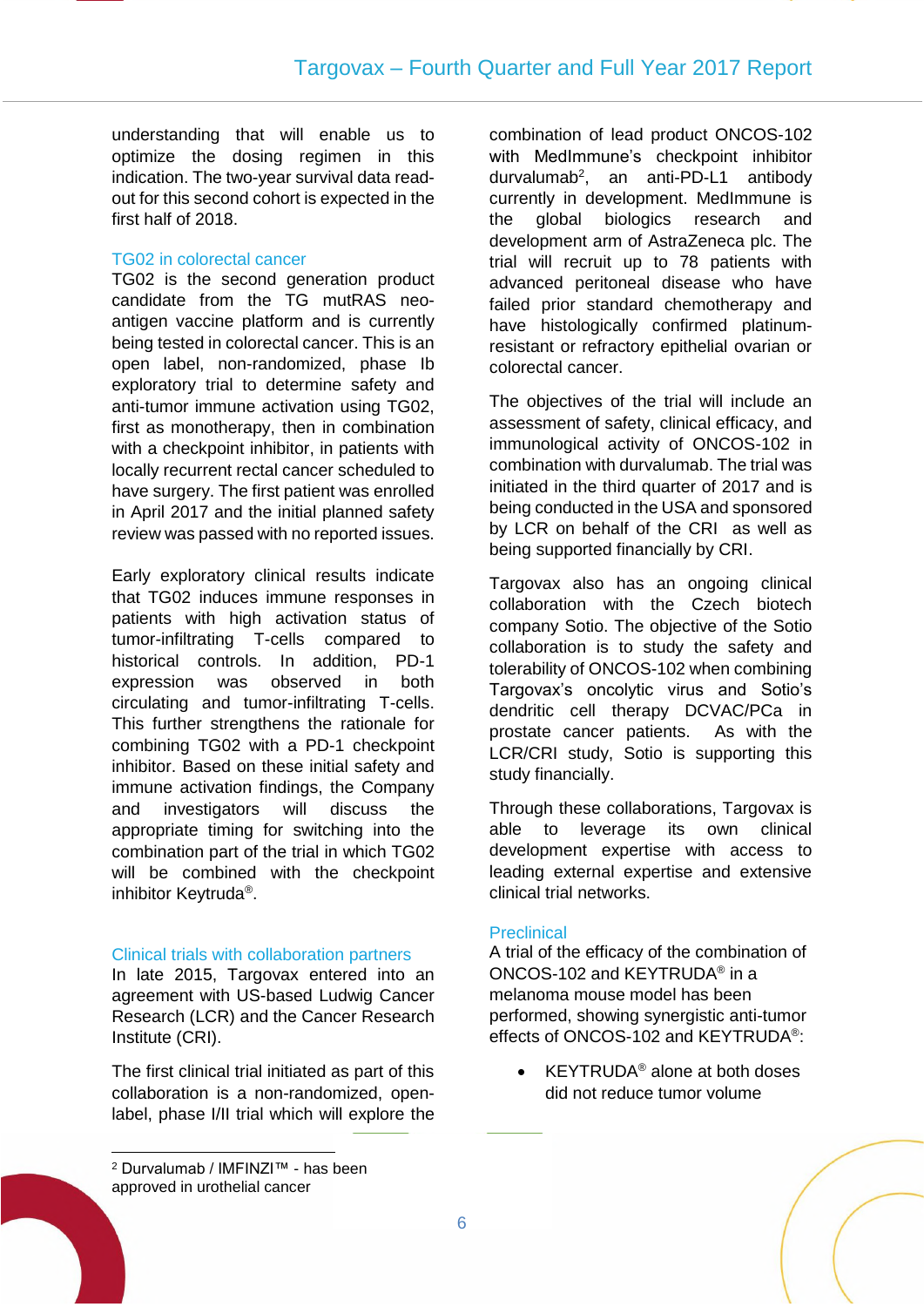- ONCOS-102 reduced volume by 51 percent
- $ONCOS-102 + KEYTRUDA<sup>®</sup>$ reduced volume by 61 percent (lower dose) and 69 percent (higher dose)

These study data support the scientific rationale for the ongoing clinical melanoma trial of ONCOS-102 in combination with KEYTRUDA® .

## **IPR / Market exclusivity**

Targovax owns a broad patent portfolio, which is designed to protect its pipeline and includes different families of patents and patent applications covering product candidates in development, as well as potential future product candidates. The Company continuously works to strengthen its patent portfolio.

The Company has attained Orphan Drug Designation for the use of ONCOS-102 in mesothelioma, ovarian cancer, and soft tissue sarcoma<sup>3</sup>, ensuring up to 10 years of market protection from the date of market approval in any of these indications. The use of TG01 in pancreatic cancer has been granted Orphan Drug Designation in the EU and US. In November 2016, Targovax was granted a European patent for ONCOS-102, following the award of a similar US patent in June 2016. These patents expire in 2029.

In September 2017, Targovax was granted a US patent for its mutant-RAS neo-antigen platform that protects the therapeutic cancer vaccine candidates TG01 and TG02 for the treatment of cancer in combination with anti-metabolite chemotherapy. In October, a US patent was granted that protects Targovax's mutant-RAS specific neo-antigen vaccine candidate TG02 as a composition of matter to stimulate the immune system of cancer patients with RAS-mutated tumors. These

patents expire in 2035 and 2034, respectively.

## **Experienced team**

Targovax has an experienced senior management team with a strong range of backgrounds from successful biotech and global pharmaceutical companies, as well as extensive experience from management consulting.

## Management team:

| <b>Name</b>                       | <b>Position</b>    |
|-----------------------------------|--------------------|
| Øystein Soug                      | CEO                |
| Magnus Jäderberg                  | <b>CMO</b>         |
| Erik Digman Wiklund               | <b>CFO</b>         |
| Michael Bogenstätter <sup>4</sup> | CBO                |
| Anne-Kirsti Aksnes                | <b>VP Clinical</b> |
| Tina Madsen                       | VP QA              |
| <b>Berit Iversen</b>              | <b>VP CMC</b>      |

#### Board of Directors

The Board of Directors consists of seasoned professionals with a broad range of complementary competencies:

Patrick Vink, Jónas Einarsson, Bente-Lill Romøren, Per Samuelsson, Johan Christenson, Robert Burns, Eva-Lotta Allan and Diane Mellett.

## FINANCIAL REVIEW

#### Results fourth quarter 2017

In the fourth quarter 2017 and 2016, Targovax had no core business revenue.

Operating expenses amounted to NOK 32m (NOK 31m) in the quarter. The operating expenses are reported net of governmental grants, which amounted to NOK 2m in the period (NOK 1m). The net loss amounted to NOK 32m in the fourth quarter 2017 (NOK 32m).

-

<sup>3</sup> Targovax has no ongoing trials in soft tissue sarcoma

<sup>4</sup> Michael Bogenstätter joined in January 2018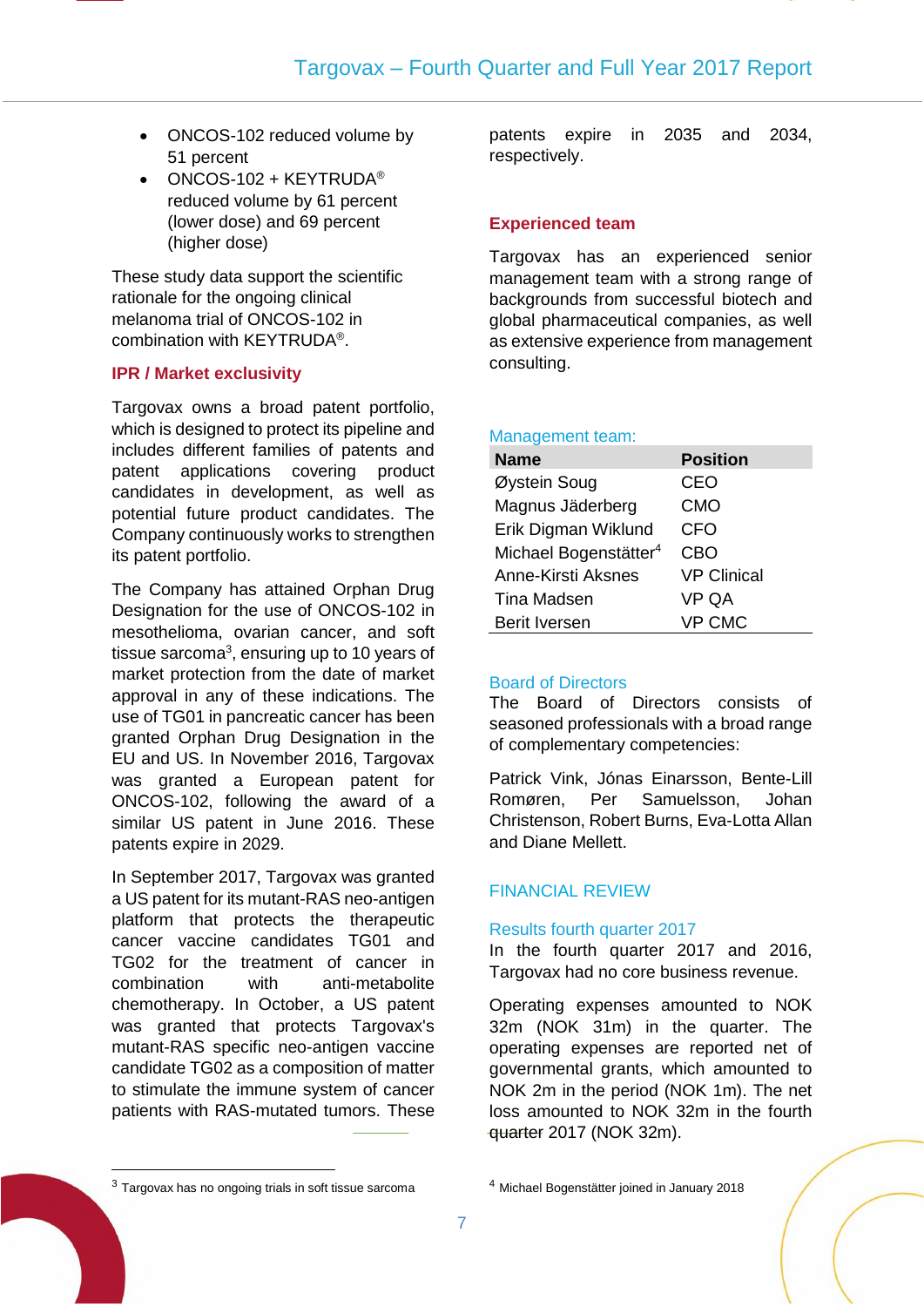## Full year 2017 results

Operating expenses amounted to NOK 120m (NOK 120m) during this period.

The operating expenses are presented net of governmental grants. The grants during the full year 2017 amounted to NOK 6m (NOK 8m).

The net loss for the period amounted to NOK 122m (NOK 122m).

## Financial position and cash flow

In 2017, Targovax raised NOK 206m in new equity and the proceeds from the placement have been allocated to funding clinical trials and general corporate purposes.

Net cash was NOK 262m at the end of the fourth quarter compared to NOK 286m end of third quarter 2017 and NOK 172m at the end of 2016. The change in net cash level in 2017 was driven by the NOK 194m net capital increase in third quarter offset primarily by operating activities. Net cash flow from operating activities during the fourth quarter was negative by NOK 26m, compared to negative NOK 24m in the third quarter 2017 and NOK 23m in fourth quarter 2016.

In 2017, TEKES the Finnish Funding Agency for Technology and Innovation, issued an additional EUR 0.3m tranche on an existing loan. By the end of the period, total outstanding interest-bearing debt amounted to EUR 6.3m, all from TEKES.

## SHARE INFORMATION

In July 2016, Targovax shares were listed on the Oslo Axess exchange under the ticker TRVX. In March 2017 Targovax moved its share listing from Oslo Axess to Oslo Børs, the main board at the Oslo Stock Exchange. By 29 January 2018, there were 52,609,867 shares outstanding, distributed between 4,157 shareholders. The 20 largest shareholders controlled 59 percent of the shares. The estimated share ownership situation on 29 January 2018:

| <b>Shareholder</b>        |         | <b>Estimated ownership</b> |          |
|---------------------------|---------|----------------------------|----------|
|                           |         | Shares m                   | Relative |
| HealthCap                 | Sweden  | 12,4                       | 23.6 %   |
| Nordea                    | Norway  | 4,7                        | 8.9%     |
| RadForsk                  | Norway  | 4,4                        | 8.4%     |
| <b>KLP</b>                | Norway  | 2,3                        | 4.3%     |
| Statoil                   | Norway  | 1,2                        | 2,3%     |
| Thorendahl Invest AS      | Norway  | 1,0                        | 1.9%     |
| Danske Bank (nom.)        | Norway  | 0,8                        | 1.6%     |
| Timmuno                   | Belgium | 0,7                        | 1.4%     |
| Prieta                    | Norway  | 0,7                        | 1.4%     |
| Euroclear Bank (nom.)     | Belgium | 0,5                        | 1.0%     |
| Sundt                     | Norway  | 0,5                        | 1.0%     |
| Yngve S. Lillesund        | Norway  | 0,3                        | 0.6%     |
| <b>DNB</b>                | Norway  | 0,3                        | 0,6%     |
| <b>NHO - P665AK</b>       | Norway  | 0,3                        | 0,5%     |
| Tobech Invest AS          | Norway  | 0,2                        | 0,4 %    |
| Istvan Molnar             | Norway  | 0,2                        | 0.4%     |
| Danske Bank (nom.)        | Norway  | 0,2                        | 0.4%     |
| Spar Kapital Investor AS  | Norway  | 0,2                        | 0.3%     |
| Rolf Arne Olsen           | Norway  | 0,1                        | 0,3%     |
| Peter Kenneth Zwilgmeyer  | Norway  | 0,1                        | 0,3%     |
| Top 20                    |         | 31.2                       | 59,3%    |
| Other shareholders (4137) |         | 21,4                       | 40.7%    |
| <b>Total</b>              |         | 52,6                       | 100,0%   |

During Q4 2017, Targovax shares traded in the NOK 13.90-18.20 range. During the quarter, some 13 million shares were traded, with an aggregate trading value of NOK 222m.

The closing price on 31 December 2017 was NOK 16.60 per share, corresponding to a market value of NOK 873 million.

## SUBSEQUENT EVENTS

In January, Targovax announced that ONCOS-102 generates immune activation in checkpoint inhibitor refractory melanoma patients. This is the first time ONCOS-102 has been used therapeutically in melanoma patients, and also the first time the virus has been administered to CPI refractory patients. Early systemic immune activation was indicated by:

- Increase of several proinflammatory cytokines
- **•** Increase of the relative level of cytotoxic CD8+ T-cells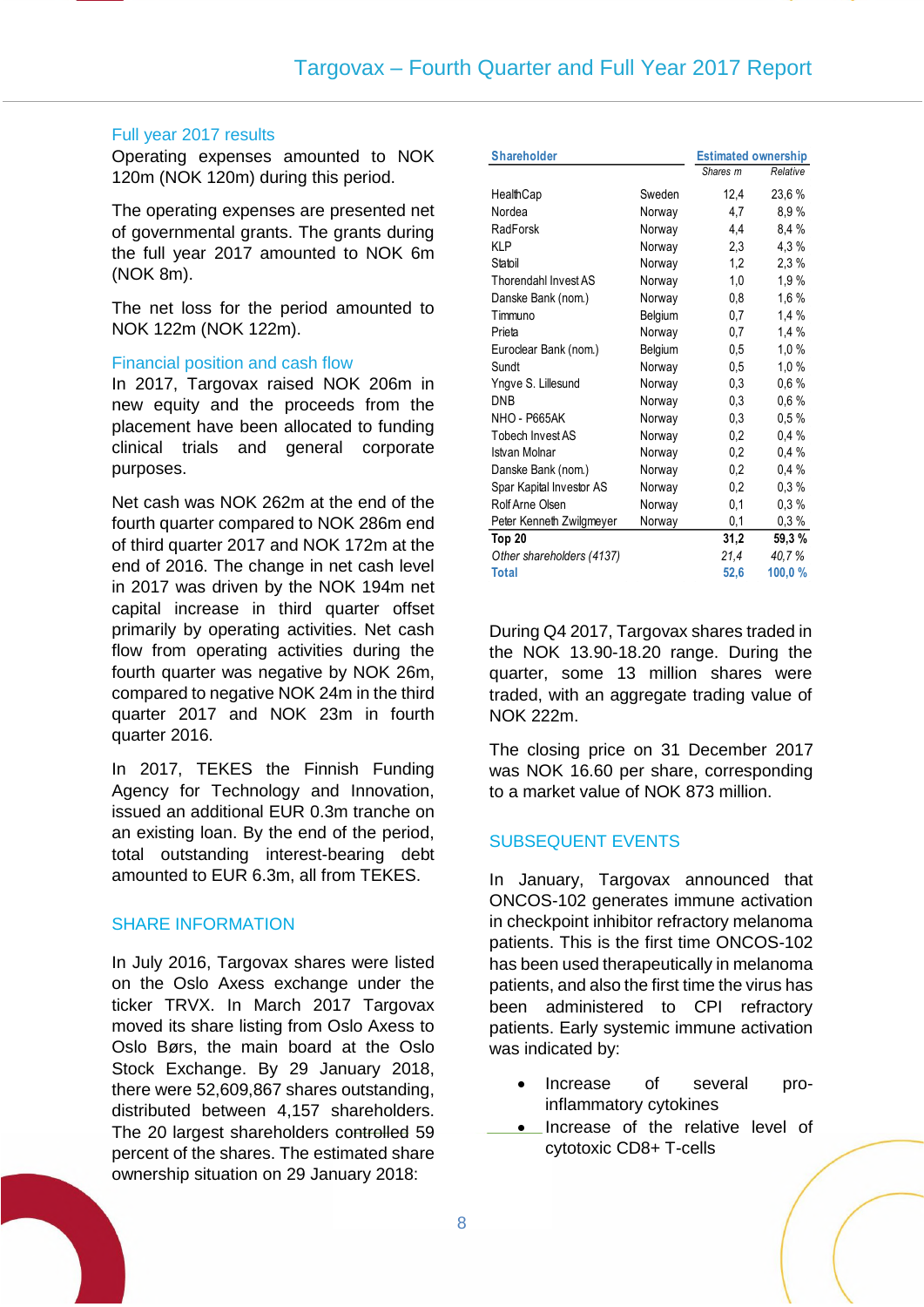• Increase of PD-1 expression on CD8+ T-cells

These data indicate that ONCOS-102 may induce both an innate and adaptive immune activation in CPI refractory patients. In addition, increased PD-1 expression on the surface of CD8+ T-cells after ONCOS-102 treatment suggests that the tumors may be susceptible to rechallenge with KEYTRUDA<sup>®</sup>.

In February, Targovax announced the completion of the safety lead-in cohort and preliminary immune activation data in the phase I/II trial of ONCOS-102 in mesothelioma in combination with standard of care chemotherapy. The independent Data and Safety Monitoring Board (DSMB) reviewed all six patients in the safety leadin cohort of the trial. No concerns were raised and the DSMB recommended that the randomized part of the trial could be initiated and this has triggered recruitment of a further 24 patients.

In addition, early immune activation was assessed for a subset of the patients. Systemic release of several proinflammatory cytokines was observed (3/3 patients analyzed) demonstrating that the treatment triggers an innate immune response. Also, there was an increase in the relative level of tumor infiltrating cytotoxic CD8+ T-cells (2/2 patients with pre- and post-treatment biopsies analyzed) indicating an activation of the adaptive immune system in the lesions as well as suggesting that the treatment triggers changes in the tumor microenvironment. Importantly, these data suggest that the treatment of ONCOS-102 in combination with chemotherapy induces both innate and adaptive immune activation in patients. This would be consistent with the tumors becoming susceptible to an attack by the immune system.

Michael Bogenstätter was appointed Chief Business Officer of Targovax. Michael joins

Targovax with 25 years' experience in biotech and big pharma. During this time, he has held senior business development and strategy positions with Sanofi, Novartis, and MSD. Michael has also worked as a consultant with The Boston Consulting Group and, most recently, has acted as an independent corporate and business development advisor to some of the world's top pharmaceutical and biotechnology companies. Michael joined Targovax in January 2018

## RISKS AND UNCERTAINTY FACTORS FOR THE FOURTH QUARTER 2017

The Company's business is exposed to a number of general operational and financial risks which have been explained in Targovax's annual report 2016, as well as in the recent prospectus, both available at [www.targovax.com.](http://www.targovax.com/)

## **OUTLOOK**

Targovax's two platforms represent distinct, novel, and potentially complementary approaches to treating a range of different cancer indications.

As previously communicated, the net proceeds from the 2017 financing round will be used to finance data readouts from clinical trials across these platforms in 2018. These results will further profile the potential of both platforms.

2018 will be an exciting year for Targovax. The TG platform will benefit from several data readouts and the Company is well placed to build on last year's encouraging signals of efficacy with TG01 and seek to commence a controlled trial in TG01 for pancreatic cancer. ONCOS-102 will have several data read-outs from its ongoing trials during the year. The results from these read-outs will guide future development decisions for the virus platform.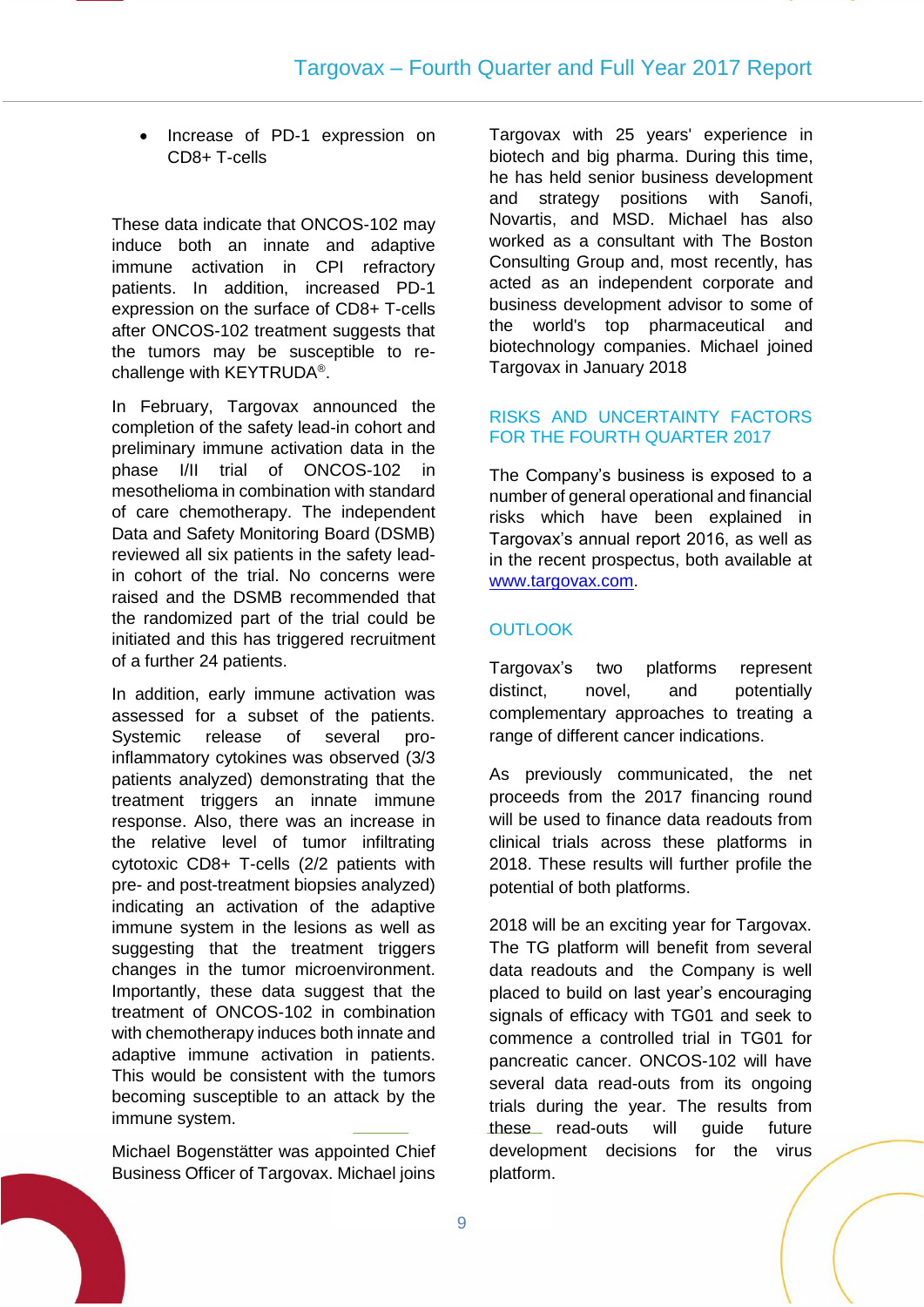# Targovax – Fourth Quarter and Full Year 2017 Report

Oslo, 14 February 2018

## **The Board of Directors of Targovax ASA**

Patrick Vink<br>
Chairman of the Board<br>
Chairman of the Board<br>
Chairman of the Board<br>
Chairman of the Board<br>
Per Samuelsson<br>
Board<br>
member Chairman of the Board

Bente-Lill Romøren and Board Jonas Einarsson<br>Board member board member Board member

Johan Christenson **Robert Burns** Board member Board member

Eva-Lotta Allan **Diane Mellett** Board member Board member

 Øystein Soug Chief Executive Officer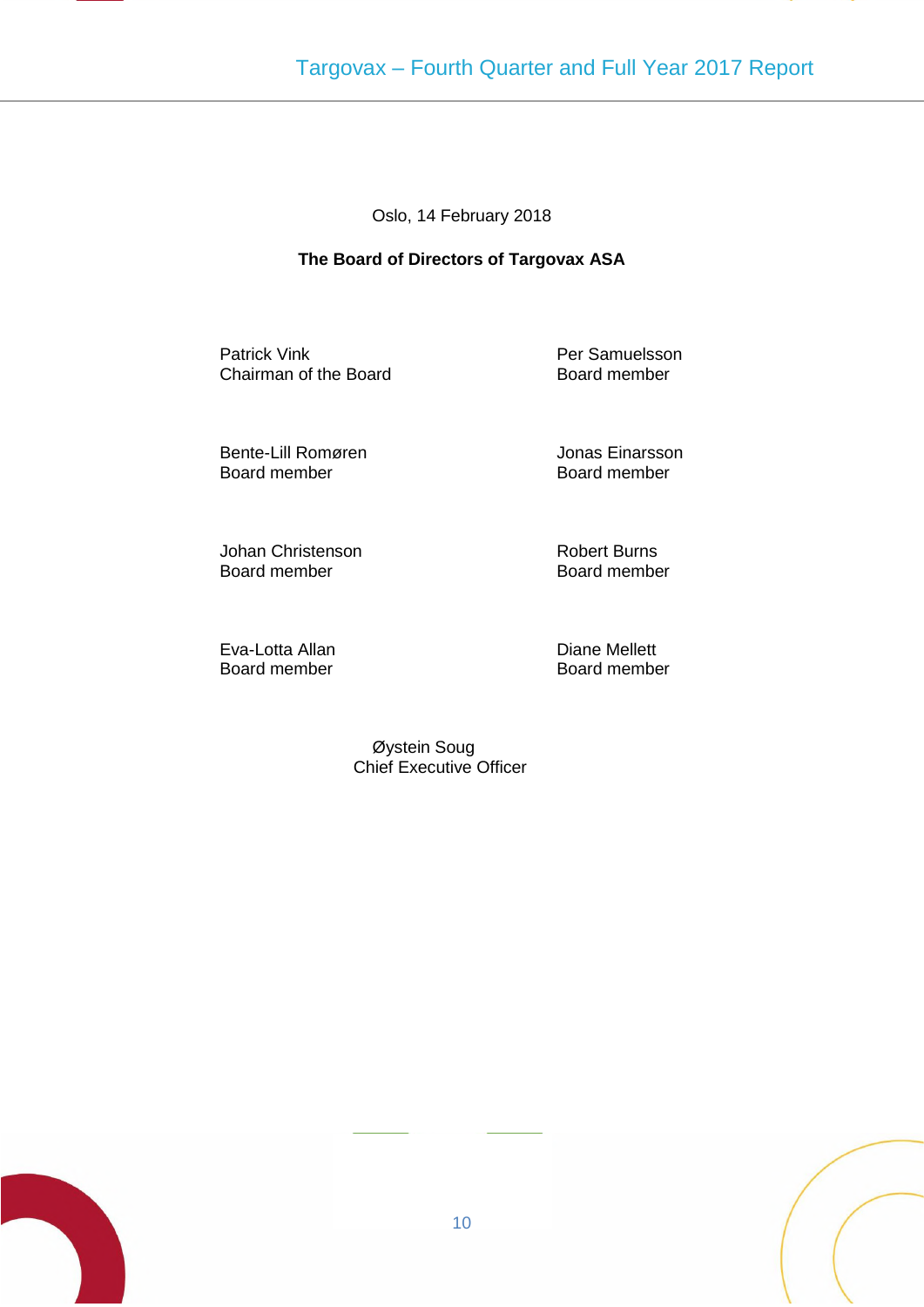# Fourth quarter and Full Year accounts 2017

# Condensed consolidated statement of profit and loss

|                                                  |             | <b>Unaudited</b> | <b>Unaudited</b> | <b>Unaudited</b> |            |
|--------------------------------------------------|-------------|------------------|------------------|------------------|------------|
| (Amounts in NOK thousands except per share data) | <b>Note</b> | 4Q 2017          | 4Q 2016          | <b>FY 2017</b>   | FY 2016    |
| Other revenues                                   |             | 5                | 4                | 37               | 37         |
| Total revenue                                    |             | 5                | 4                | 37               | 37         |
| External R&D expenses                            | 3,4         | $-12210$         | $-11814$         | $-45571$         | $-45001$   |
| Payroll and related expenses                     | 5,11        | $-13045$         | $-13380$         | $-48278$         | $-49235$   |
| Other operating expenses                         | 3,4         | $-7195$          | $-6097$          | $-26114$         | $-25311$   |
| <b>Total operating expenses</b>                  |             | $-32450$         | $-31291$         | $-119963$        | $-119548$  |
| Operating profit/loss (-)                        |             | $-32445$         | $-31288$         | $-119926$        | $-119.511$ |
| Financial income                                 |             | 753              | 204              | 1654             | 533        |
| Financial expenses                               |             | $-856$           | $-914$           | $-4001$          | $-3736$    |
| Net financial items                              |             | $-103$           | $-711$           | $-2347$          | $-3203$    |
| Loss before income tax                           |             | $-32548$         | $-31998$         | $-122273$        | $-122714$  |
| Income tax expense                               |             | 87               | 84               | 328              | 260        |
| Loss for the period                              |             | $-32461$         | $-31914$         | $-121945$        | $-122454$  |
|                                                  |             |                  |                  |                  |            |
| Earnings/loss (-) per share                      |             |                  |                  |                  |            |
| Basic and dilutive earnings/loss (-) per share   | 10          | $-0.62$          | $-0.76$          | $-2.58$          | $-3.55$    |

# Consolidated statement of other comprehensive income / loss (-), net of income tax

| (Amounts in NOK thousands except per share data)                        | 4Q 2017  | 4Q 2016   | <b>FY 2017</b> | <b>FY 2016</b> |
|-------------------------------------------------------------------------|----------|-----------|----------------|----------------|
| Income / loss (-) for the period                                        | $-32461$ | $-31.914$ | $-121.945$     | $-122454$      |
| Items that may be reclassified to profit or loss:                       |          |           |                |                |
| Exchange differences arising from the translation of foreign operations | 11760    | 2469      | 21 308         | $-16174$       |
|                                                                         |          |           |                |                |
| Total comprehensive income/loss (-) for the period                      | $-20701$ | $-29446$  | $-100638$      | $-138628$      |
| Total comprehensive income/loss (-) for the period                      |          |           |                |                |
| attributable to owners                                                  | $-20701$ | $-29446$  | $-100638$      | $-138628$      |

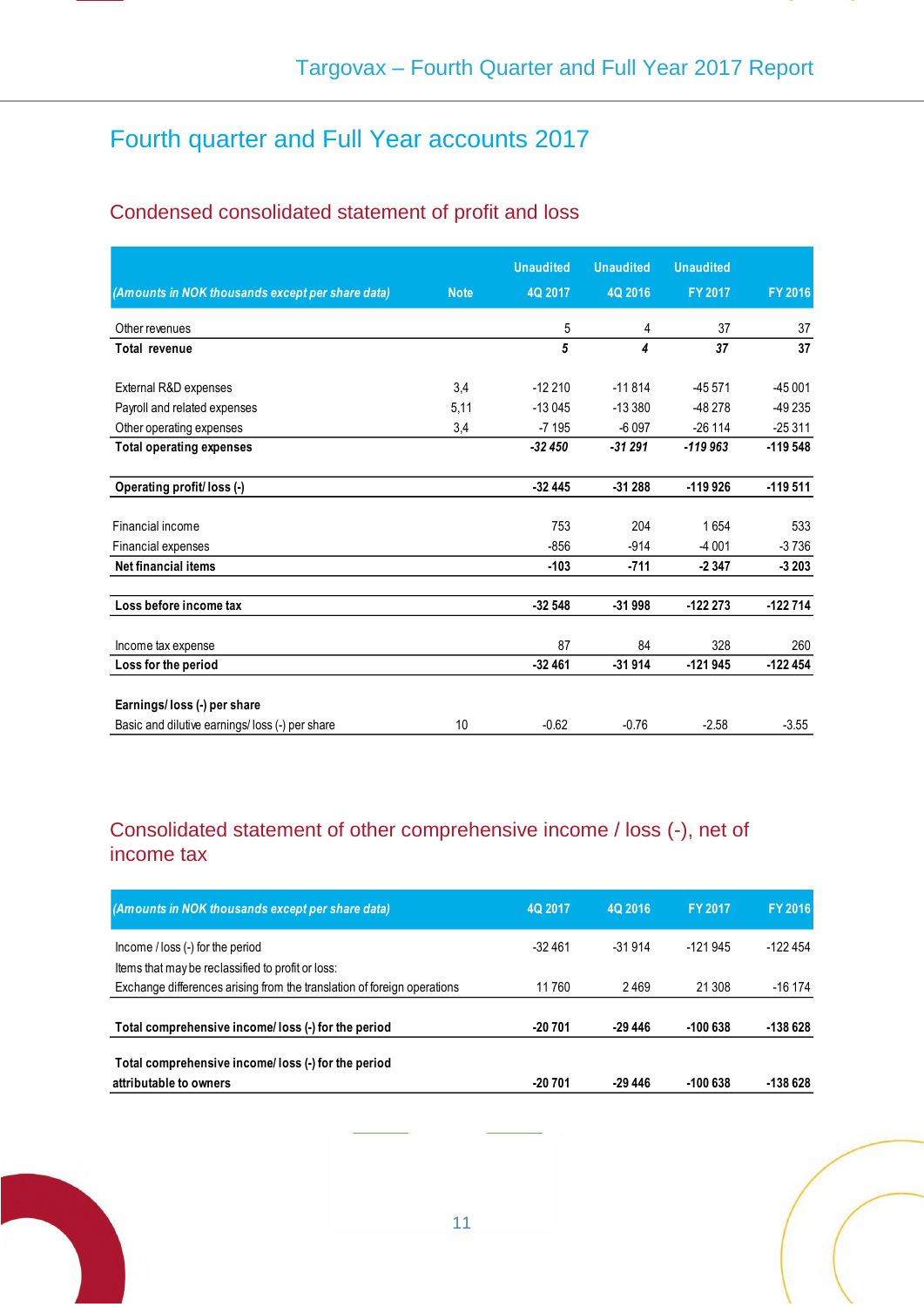# Condensed consolidated statement of financial position

|                                                |             | <b>Unaudited</b>   |            |
|------------------------------------------------|-------------|--------------------|------------|
| (Amounts in NOK thousands)                     | <b>Note</b> | 31.12.2017         | 31.12.2016 |
|                                                |             |                    |            |
| <b>ASSETS</b>                                  |             |                    |            |
| Intangible assets                              | 6           | 366 250            | 338 213    |
| Property, plant, and equipment                 |             | 1 1 6 5<br>367 414 | 1 2 9 9    |
| <b>Total non-current assets</b>                |             |                    | 339 512    |
| Receivables                                    |             | 14 6 20            | 14 203     |
| Cash and cash equivalents                      |             | 261 573            | 171 629    |
| <b>Total current assets</b>                    |             | 276 193            | 185 833    |
|                                                |             |                    |            |
| <b>TOTAL ASSETS</b>                            |             | 643 608            | 525 345    |
|                                                |             |                    |            |
|                                                |             |                    |            |
| <b>EQUITY AND LIABILITIES</b>                  |             |                    |            |
| <b>Shareholders equity</b>                     |             |                    |            |
| Share capital                                  | 9           | 5 2 6 1            | 4 2 1 9    |
| Share premium reserve                          |             | 821 161            | 627 796    |
| Other reserves                                 |             | 29 276             | 17 055     |
| Retained earnings                              |             | $-375466$          | $-253521$  |
| <b>Translation differences</b>                 |             | 26 9 26            | 5618       |
| <b>Total equity</b>                            |             | 507 158            | 401 168    |
| <b>Non-current liabilities</b>                 |             |                    |            |
| Interest-bearing liabilities                   | 7           | 48 806             | 39 714     |
| Deferred tax                                   |             | 59 350             | 55 278     |
| <b>Total non-current liabilities</b>           |             | 108 156            | 94 992     |
|                                                |             |                    |            |
| <b>Current liabilities</b>                     |             |                    |            |
| Accounts payable and other current liabilities |             | 7601               | 4681       |
| Accrued public charges                         |             | 3018               | 3 3 4 8    |
| Other short-term liabilities                   |             | 17676              | 21 155     |
| <b>Total current liabilities</b>               |             | 28 294             | 29 185     |
| <b>TOTAL EQUITY AND LIABILITIES</b>            |             | 643 608            | 525 345    |

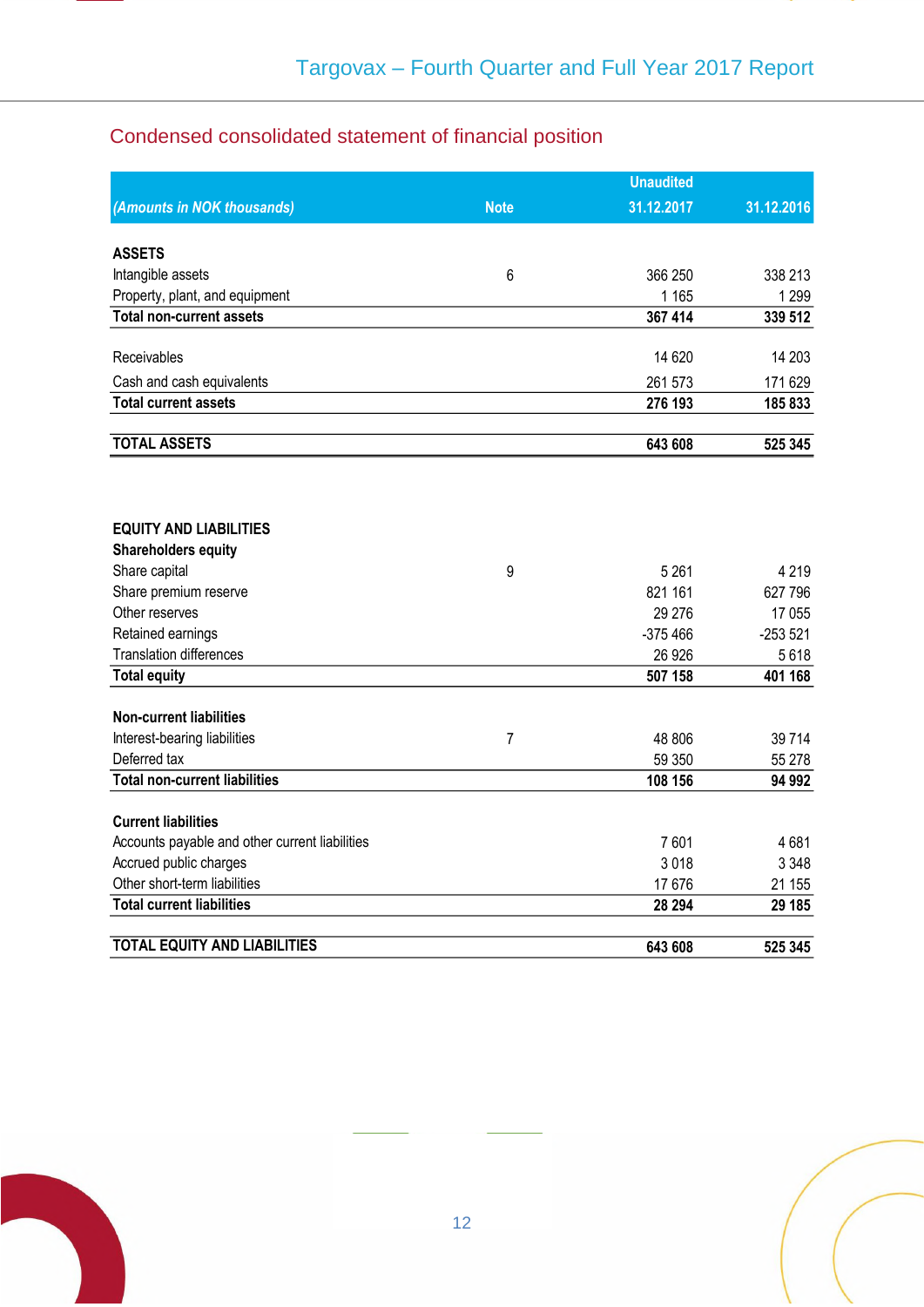# Condensed consolidated statement of changes in equity

| (Amounts in NOK thousands)                                                                                                                         | <b>Note</b> | <b>Share</b><br>capital | <b>Share</b><br>premium | Other<br>reserves | <b>Translation</b><br>differences | <b>Retained</b><br>earnings<br>(Accumulated<br>losses) | <b>Total equity</b>         |
|----------------------------------------------------------------------------------------------------------------------------------------------------|-------------|-------------------------|-------------------------|-------------------|-----------------------------------|--------------------------------------------------------|-----------------------------|
| Balance at 31 December 2015                                                                                                                        |             | 2688                    | 522 502                 | 6957              | 21 793                            | $-131067$                                              | 422873                      |
| Loss for the period                                                                                                                                |             |                         |                         |                   |                                   | $-122454$                                              | $-122454$                   |
| Exchange differences arising from the translation of foreign operations                                                                            |             |                         |                         |                   | $-16174$                          |                                                        | $-16174$                    |
| Other comprehensive income/loss, net of tax                                                                                                        |             |                         |                         |                   |                                   |                                                        | ٠                           |
| Total comprehensive income for the period                                                                                                          |             |                         |                         |                   | $-16174$                          | $-122454$                                              | $-138628$                   |
| Issue of ordinary shares - Capital increase - Private Placement and repair offering                                                                | 9           | 1529                    | 113 065                 |                   |                                   |                                                        | 114 593                     |
| Transaction costs - Private Placement and repair offering                                                                                          |             |                         | $-7753$                 |                   |                                   |                                                        | $-7753$                     |
| Share issuance, employee share options                                                                                                             |             | $\overline{2}$          | $-18$                   |                   |                                   |                                                        | $-16$                       |
| Recognition of share-based payments                                                                                                                | 11          |                         |                         | 10 098            |                                   |                                                        | 10 098                      |
| Balance at 31 December 2016                                                                                                                        |             | 4 2 1 9                 | 627 796                 | 17055             | 5618                              | $-253521$                                              | 401 168                     |
| Loss for the period                                                                                                                                |             |                         |                         |                   |                                   | $-121945$                                              | $-121945$                   |
| Exchange differences arising from the translation of foreign operations<br>Other comprehensive income/loss, net of tax                             |             |                         |                         |                   | 21 308                            |                                                        | 21 308<br>٠                 |
| Total comprehensive income for the period                                                                                                          |             |                         |                         |                   | 21 308                            | $-121945$                                              | $-100638$                   |
| Issue of ordinary shares - Capital increase - Private Placement and repair offering                                                                | 9           | 1 0 3 2                 | 205 433                 |                   |                                   |                                                        | 206 465                     |
| Transaction costs - Private Placement and repair offering<br>Share issuance, employee share options<br>Recognition of share-based payments & RSU's | 9<br>11     | 10                      | $-12256$<br>189         | 12 2 20           |                                   |                                                        | $-12256$<br>198<br>12 2 2 0 |
| Balance at 31 December 2017                                                                                                                        |             | 5 2 6 1                 | 821 161                 | 29 27 6           | 26926                             | $-375466$                                              | 507 158                     |

# Condensed consolidated statement of cash flow

|                                                                          |             | <b>Unaudited</b>         | <b>Unaudited</b> | <b>Unaudited</b> |           |
|--------------------------------------------------------------------------|-------------|--------------------------|------------------|------------------|-----------|
| (Amounts in NOK thousands)                                               | <b>Note</b> | Q4 2017                  | Q4 2016          | <b>FY 2017</b>   | FY 2016   |
| Cash flow from operating activities                                      |             |                          |                  |                  |           |
| Loss before income tax                                                   |             | $-32548$                 | $-31998$         | $-122223$        | $-122714$ |
| Adjustments for:                                                         |             |                          |                  |                  |           |
| Finance income                                                           |             | 2046                     | $-550$           | $-1654$          | $-1241$   |
| Finance expense                                                          |             | $-1942$                  | 1 2 6 0          | 4 0 0 1          | 4 4 4 4   |
| Share option expense                                                     | 11          | 3 3 4 3                  | $-743$           | 12 2 20          | 10 0 98   |
| Depreciation                                                             |             | 75                       | 71               | 296              | 284       |
| Change in receivables                                                    |             | 1 2 8 8                  | 3789             | $-417$           | $-2646$   |
| Change in other current liabilities                                      |             | 2 2 3 5                  | 5 0 8 4          | $-919$           | 2085      |
| Net cash flow from /(used in) operating activities                       |             | $-25503$                 | $-23088$         | $-108745$        | $-109690$ |
|                                                                          |             |                          |                  |                  |           |
| Cash flow from investing activities                                      |             |                          |                  |                  |           |
| Purchases of property, plant, and equipment (PPE)                        |             | $\overline{\phantom{a}}$ | $-18$            | $-56$            | -37       |
| Net cash received from/(paid in) investing activities                    |             | $\blacksquare$           | $-18$            | $-56$            | $-37$     |
|                                                                          |             |                          |                  |                  |           |
| Cash flow from financing activities                                      |             |                          |                  |                  |           |
| Interest received                                                        |             | 1 3 6 6                  | 533              | 1 3 6 6          | 533       |
| Interest paid                                                            | 7           | $-201$                   | $-152$           | $-579$           | $-548$    |
| Other finance expense                                                    |             | $-28$                    | 27               | $-93$            | $-286$    |
| Loan from TEKES                                                          | 7           |                          | 1 3 6 0          | 2992             | 1 3 6 0   |
| Share issue expense - Private Placement and repair offering              |             | $-20$                    | $-24$            | $-12256$         | $-7753$   |
| Proceeds from issuance of shares - Private Placement and repair offering |             |                          | 378              | 206 465          | 114 593   |
| Proceeds from exercise of options                                        |             |                          |                  | 198              | $-16$     |
| Net cash generated from financing activities                             |             | 1 1 1 6                  | 2 1 2 2          | 198 093          | 107883    |
|                                                                          |             |                          |                  |                  |           |
| Net increase/(decrease) in cash and cash equvivalents                    |             | $-24386$                 | $-20983$         | 89 29 2          | $-1844$   |
| Net exchange gain/loss on cash and cash equivalents                      |             | 191                      | 109              | 651              | $-424$    |
| Cash and cash equivalents at beginning of period                         |             | 285 768                  | 192 504          | 171 629          | 173 898   |
| Cash and cash equivalents at end of period                               |             | 261 573                  | 171 629          | 261 573          | 171 629   |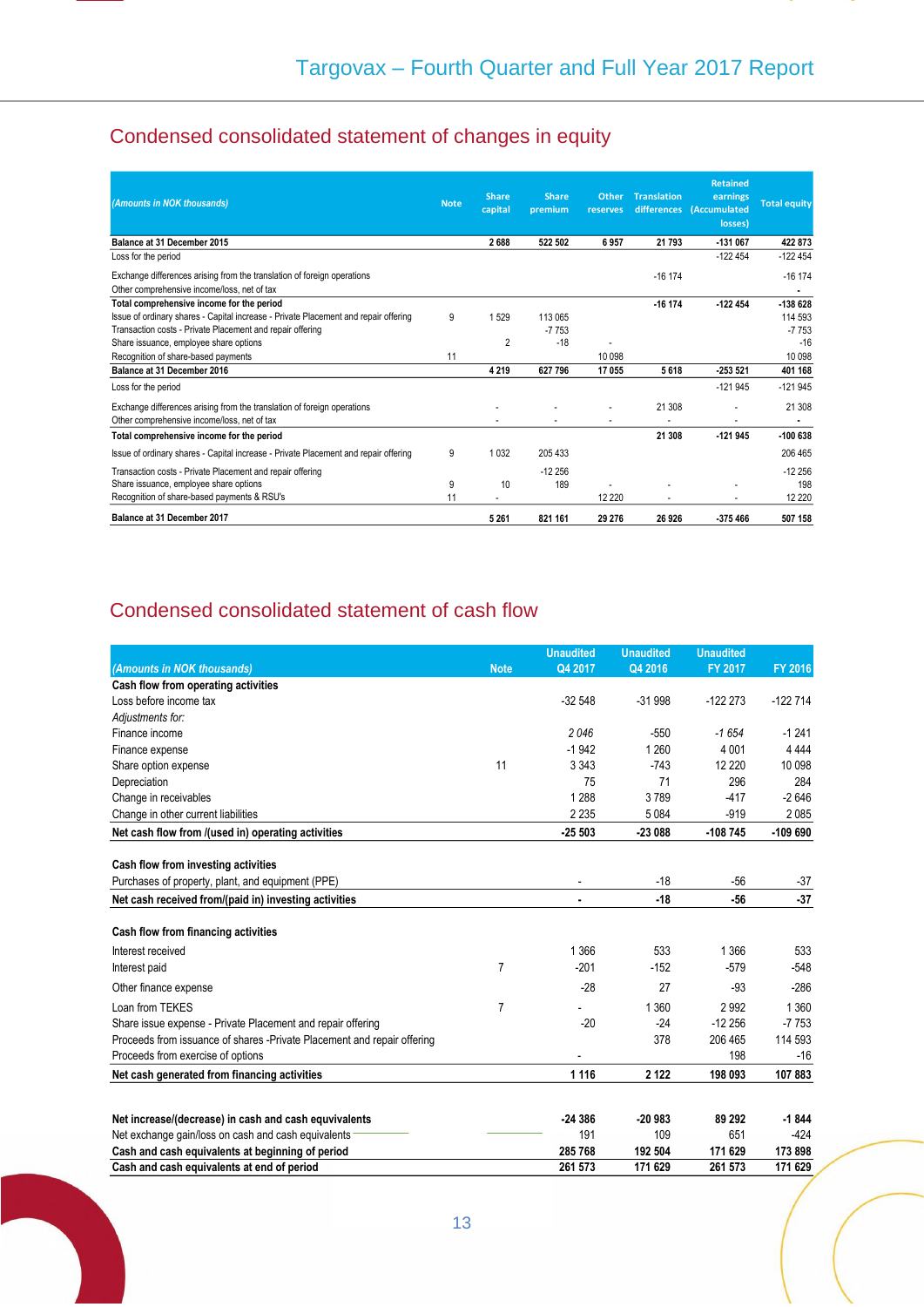# **NOTES**

# 1. General information

Targovax ASA ("the Company") and its subsidiaries (together the Group) is a clinical stage immuno-oncology company dedicated to the development of targeted immunotherapy treatments for cancer patients.

The Group is targeting complementary approaches to cancer immunotherapy: a cancer vaccine platform developed for patients with RAS-mutated cancers and an immunotherapy platform based on engineered oncolytic viruses armed with potent immune-stimulating transgenes for patients with solid tumors. Both treatment approaches harness the patient's own immune system to fight cancer.

The Company is a limited public liability company incorporated and domiciled in Norway and listed on the Oslo Stock Exchange in Norway. The address of the registered office is Lilleakerveien 2C, 0283 Oslo, Norway.

The condensed interim financial information is unaudited. These financial statements were approved for issue by the Board of Directors on 14 February 2018.

# 2. Accounting principles

The interim condensed consolidated financial statements for the Group are prepared using the same accounting principles and calculation methods as used for the statutory, annual financial statements 2016 for Targovax ASA.

The accounting principles used have been consistently applied in all periods presented, unless otherwise stated.

Amounts are in thousand Norwegian kroner unless stated otherwise. The Groups presentation currency is NOK (Norwegian kroner). This is also the parent company's functional currency.

## 2.1 Basis of preparation

The quarterly financial statements of the Group have been prepared in accordance with IAS 34 Interim Financial Reporting, as adopted by the EU.

## 2.2 Standards and interpretations in issue but not yet adopted

Certain new accounting standards and interpretations have been published that are not mandatory for 31 December 2017 reporting periods and have not been early adopted by the group. These new standards and interpretations is assessed to be of no material impact for the Group in 2018.

## 2.3 Basis of consolidation

The consolidated financial statements comprise the financial statements of the Company and its subsidiaries. As at 31 December 2017, Targovax OY, located in Helsinki, Finland, is a 100% owned and controlled subsidiary. Oncos Therapeutics AG, which was a 100% owned subsidiary of Targovax OY has been fully liquidated in fourth quarter 2017.

## 2.4 Going concern

As a result of the private placement and the subsequent offering in the third quarter 2017 and the current liquidity situation, Targovax's Directors expect that the Group has available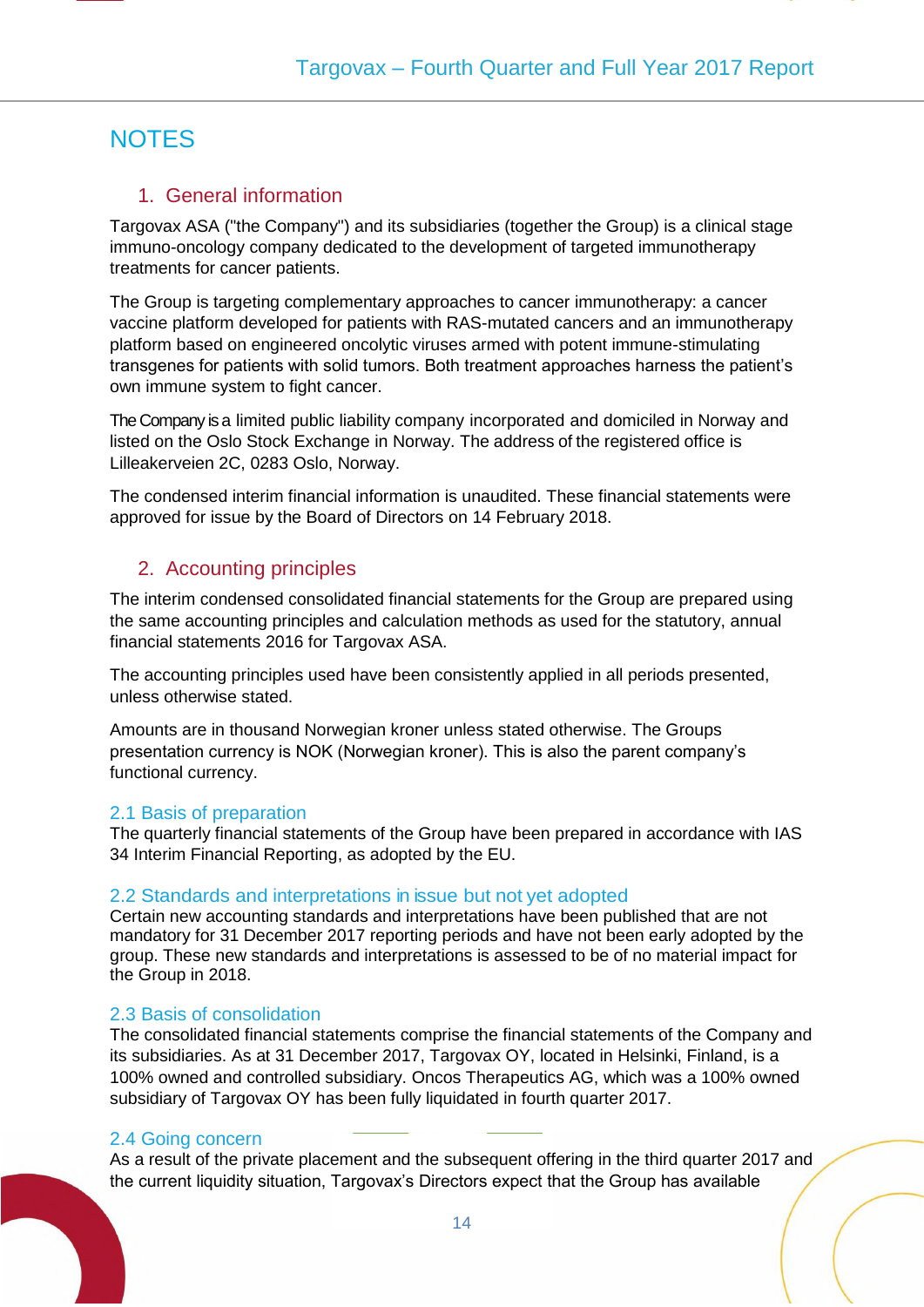financial resources sufficient for all planned activities in the next twelve months as of 14 February 2018. The Group therefore continues to adopt the going concern basis in preparing its consolidated financial statements.

## 3. Research and development expenses

The Group is developing new products. Uncertainties related to the regulatory approval process and results from ongoing clinical trials generally indicate that the criteria for asset recognition is not met until the time when marketing authorization is obtained from relevant regulatory authorities.

| (Amounts in NOK thousands)       | 4Q 2017 |                                      | 4Q 2016 |                         | <b>FY 2017</b> |                                      | <b>FY 2016</b> |                         |
|----------------------------------|---------|--------------------------------------|---------|-------------------------|----------------|--------------------------------------|----------------|-------------------------|
|                                  |         | <b>Total</b> of which <b>R&amp;D</b> | Total   | of which <b>R&amp;D</b> |                | <b>Total</b> of which <b>R&amp;D</b> | Total          | of which <b>R&amp;D</b> |
| <b>External R&amp;D expenses</b> | 12 210  | 12 210                               | 11814   | 11814                   | 45 571         | 45 571                               | 45 001         | 45 001                  |
| Payroll and related expenses     | 13045   | 10 338                               | 13 380  | 8 3 5 9                 | 48 278         | 30 045                               | 49 235         | 24 4 4 9                |
| Other operating expenses         | 7 1 9 5 | 347                                  | 6097    | 9                       | 26 114         | 1 2 1 7                              | 25 311         | 970                     |
| Total                            | 32 450  | 22 895                               | 31 291  | 20 182                  | 119 963        | 76833                                | 119 548        | 70 420                  |

The following research and development expenditures have been expensed:

# 4. Government grants

Government grants have been recognized in profit or loss as a reduction of the related expense with the following amounts:

| (Amounts in NOK thousands)       | 4Q 2017 | 4Q 2016 | <b>FY 2017</b> | <b>FY 2016</b> |
|----------------------------------|---------|---------|----------------|----------------|
| <b>External R&amp;D expenses</b> | 1 2 3 9 | 937     | 4 387          | 6068           |
| Payroll and related expenses     | 444     | 124     | 1 2 6 1        | 1 640 1        |
| Other operating expenses         | 43      | 12      | 124            | 67             |
| Total                            | 1726    | 1 0 7 3 | 5772           | 7 774 I        |

R&D projects have been approved for SkatteFUNN for the period 2011 through 2019. For the full year and fourth quarter 2017, the Group has recognized NOK 5,0m and NOK 1,7m as cost reduction in External R&D expenses, Payroll and related expenses and Other operating expenses.

The Group received an additional EUR 327 307 to one of the existing TEKES loans during the first quarter of 2017. The loan's interest rate is assessed to be 7% lower than comparable market rates, hence NOK 0.9m has been recognized as a government grant recorded as a reduction to External R&D expenses in first quarter 2017.

The Group has not been awarded grants from The Research Council (program for usermanaged innovation arena, BIA) for 2017. For the period 2013 through 2016, the Group was awarded a grant from The Research Council (program for user-managed innovation arena, BIA) of NOK 12.4m in total.

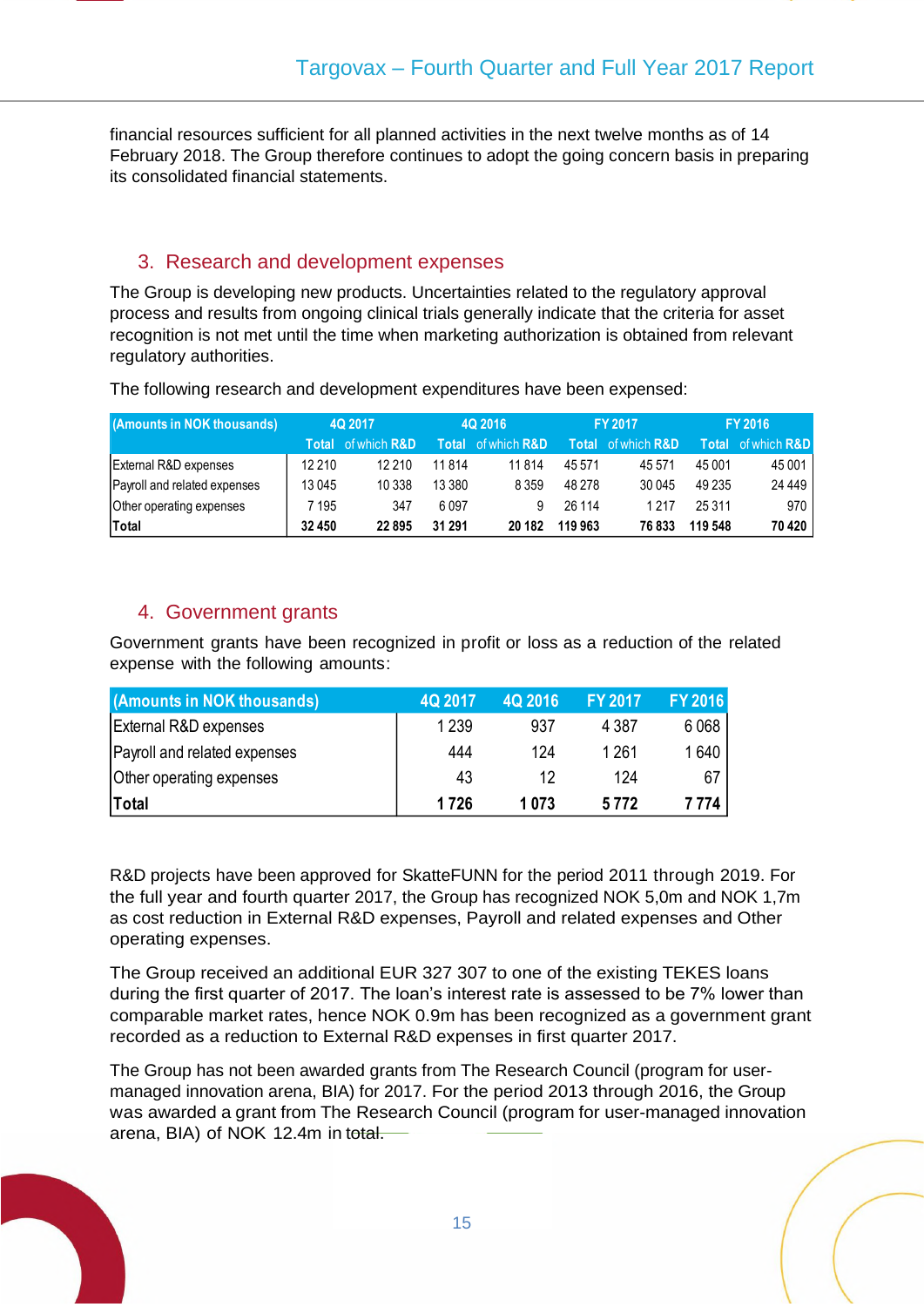# 5. Payroll and related expenses

## Total payroll and related expenses for the Group are:

| (Amounts in NOK thousands)                                              | 4Q 2017 | 4Q 2016  | <b>FY 2017</b> | <b>FY 2016</b> |
|-------------------------------------------------------------------------|---------|----------|----------------|----------------|
| Salaries and bonus                                                      | 8 3 0 0 | 12 3 31  | 30 043         | 33 659         |
| Employer's national insurance contributions                             | 1090    | 1040     | 4 2 7 7        | 3640           |
| Share-based compensation <sup>1)</sup>                                  | 3 3 4 3 | $-743$   | 12 2 2 0       | 10 0 98        |
| Pension expenses - defined contribution plan                            | 490     | 528      | 1982           | 2 3 9 4        |
| Other                                                                   | 265     | 348      | 1016           | 1084           |
| Governmental grants                                                     | -444    | $-124$   | $-1261$        | $-1640$        |
| Total payroll and related expenses                                      | 13 045  | 13 3 8 0 | 48 278         | 49 235         |
| 1) Share-based compensation has no cash effect.                         |         |          |                |                |
|                                                                         |         |          |                |                |
| Number of employees calculated on a full-time basis as at end of period |         |          | 26.7           | 26.2           |
| Number of employees as at end of period                                 |         |          | 27             | 27             |

## 6. Intangible assets

As of 31 December 2017, the recognized intangible assets in the Group amounts to NOK 366m. This is an increase from NOK 338m as of 31 December 2016, due to NOK/EUR foreign exchange fluctuations. The intangible assets are derived from the acquisition of Oncos Therapeutics OY, which was completed in July 2015 and related to the development of ONCOS-102.

Intangible assets are tested for impairment at least annually, or when there are indications of impairment.

The impairment test is based on an approach of discounted cash flows combined with a hypothetical out-licensing royalty. The valuation is sensitive to several assumptions and uncertainties, and the result from the valuation is thus limited to ensure sufficient certainty for the recognized amount in the financial statement, and should not be considered as a complete valuation of the full potential of ONCOS-102.

For more information see Note 16 Intangible assets and impairment test in the 2016 Annual Report.

# 7. Interest bearing debt (TEKES)

TEKES is a publicly financed funding agency that finances research and development activities for young innovative companies in Finland.

The Group has received three R&D loans, for the commercialization of ONCOS-102 from TEKES under loan agreements dated September 2010, January 2012 and December 2013, respectively, in the total outstanding amount of EUR 6 316 600 as of 31 December 2017. This includes an additional EUR 327 307 to one of the existing TEKES loans, received during the first quarter of 2017.

Amortized interests are charged to financial expenses, amounting to NOK 0.9m during the fourth quarter of 2017 and NOK 3.3m during the full year 2017.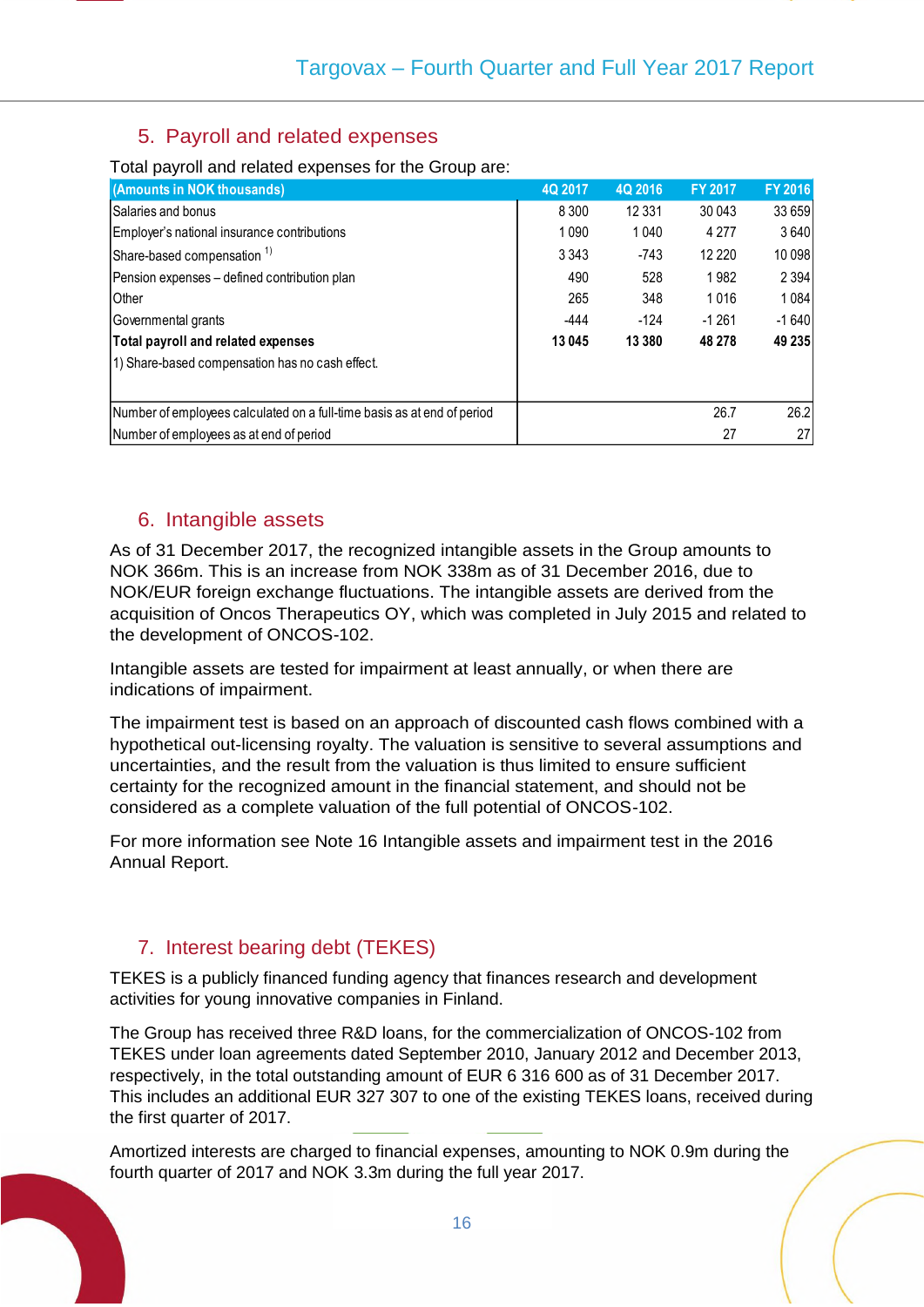No new TEKES loans have been awarded during fourth quarter 2017.

See note 22 Interest-bearing debt in the Annual Report 2016 for more information about the TEKES loans.

# 8. Fair value of financial instruments

The carrying value of receivables, cash and cash equivalents, borrowings and other shortterm payables and accrued liabilities are assessed to approximate fair value.

|                                                | <b>FY 2017</b>             |                   | <b>FY 2016</b>                    |                   |  |
|------------------------------------------------|----------------------------|-------------------|-----------------------------------|-------------------|--|
| (Amounts in NOK thousands)                     | <b>Carrying</b><br>amounts | <b>Fair value</b> | <b>Carrying</b><br><b>amounts</b> | <b>Fair value</b> |  |
| Receivables                                    | 14 6 20                    | 14 6 20           | 14 203                            | 14 203            |  |
| Cash and cash equivalents                      | 261 573                    | 261 573           | 171 629                           | 171 629           |  |
| Total financial assets                         | 276 193                    | 276 193           | 185833                            | 185 833           |  |
| Interest-bearing borrowings                    | 48 806                     | 48 806            | 39 7 14                           | 39 714            |  |
| Accounts payable and other current liabilities | 7601                       | 7601              | 4681                              | 4681              |  |
| Accrued public charges                         | 3018                       | 3018              | 3 3 4 8                           | 3348              |  |
| Other short-term liabilities                   | 17676                      | 17676             | 21 155                            | 21 155            |  |
| Total financial liabilities                    | 77 100                     | 77 100            | 68 899                            | 68 899            |  |

The tables below analyses financial instruments carried at fair value, by valuation method. The different levels have been defined as follows:

- Level 1: Quoted prices (unadjusted) in active markets for identical assets or liabilities
- Level 2: Inputs other than quoted prices including Level 1 that are observable for the asset or liability, either directly (that is, as prices) or indirectly (that is, derived from prices)
- Level 3: Inputs in asset or liability that are not based on observable market data (that is, unobservable inputs)

## As at 31 December 2017:

| (Amounts in NOK thousands)                | Level 1 | Level 2                  | Level 3 | Totall |
|-------------------------------------------|---------|--------------------------|---------|--------|
| Interest-bearing borrowings               | -       | $\overline{\phantom{0}}$ | 48.806  | 48 806 |
| Total financial instruments at fair value | ٠       |                          | 48 806  | 48 806 |

## As at 31 December 2016:

| (Amounts in NOK thousands)                | Level 1                  | Level 2                  | Level 3 | Total∥  |
|-------------------------------------------|--------------------------|--------------------------|---------|---------|
| Interest-bearing borrowings               | $\overline{\phantom{0}}$ | $\overline{\phantom{0}}$ | 39 714  | 39 7 14 |
| Total financial instruments at fair value | $\blacksquare$           |                          | 39 714  | 39 714  |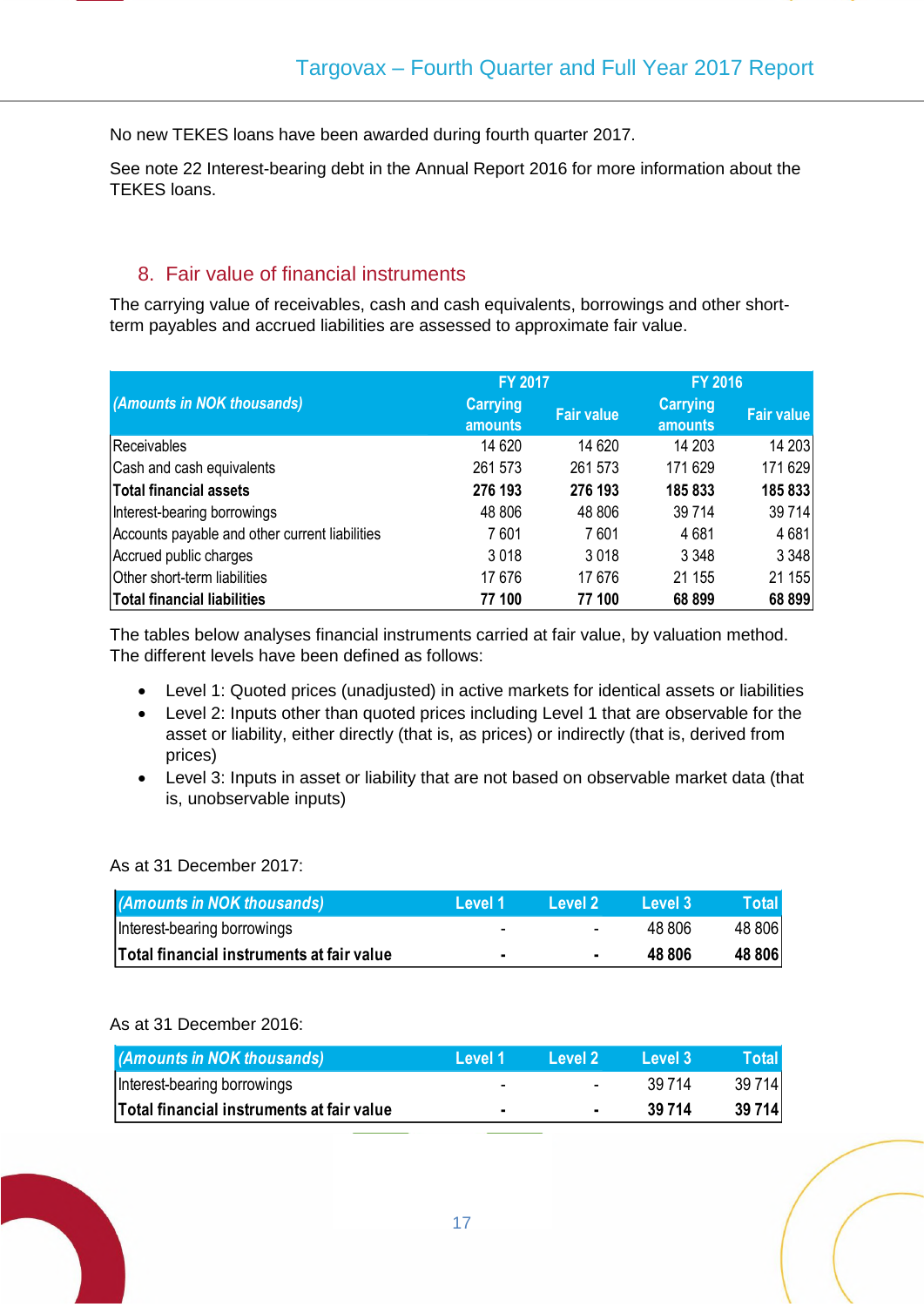# 9. Share capital and number of shares

Targovax raised NOK 200m in a private placement in second quarter 2017. The transaction was approved by the General Assembly on 30 June. Proceeds from the June capital raise were received by Targovax after end of 2Q. Following the private placement, the company completed a subsequent offering, raising proceeds of NOK 6m, through a share issue of 323 268 shares at NOK 20.00 per share.

Share capital as at 31 December 2017 is 5 260 986.7 (31 December 2016: 4 219 080) comprising 52 609 867 ordinary shares at nominal value NOK 0.10 (31 December 2016: 42 190 800 at NOK 0.10). All shares carry equal voting rights.

The movement in the number of shares during the period was as follows:

|                                                        | Q4 2017    | Q4 2016    | <b>FY 2017</b> | <b>FY 2016</b> |
|--------------------------------------------------------|------------|------------|----------------|----------------|
| Ordinary shares at beginning of period                 | 52 609 867 | 42 134 001 | 42 190 800     | 26 883 808     |
| Share issuance - private placement and repair offering | -          |            | 10 323 268     | 15 228 634     |
| Share issuance, employee share options and RSU's       |            | 56 799     | 95 799         | 78 358         |
| Ordinary shares at end of period                       | 52 609 867 | 42 190 800 | 52 609 867     | 42 190 800     |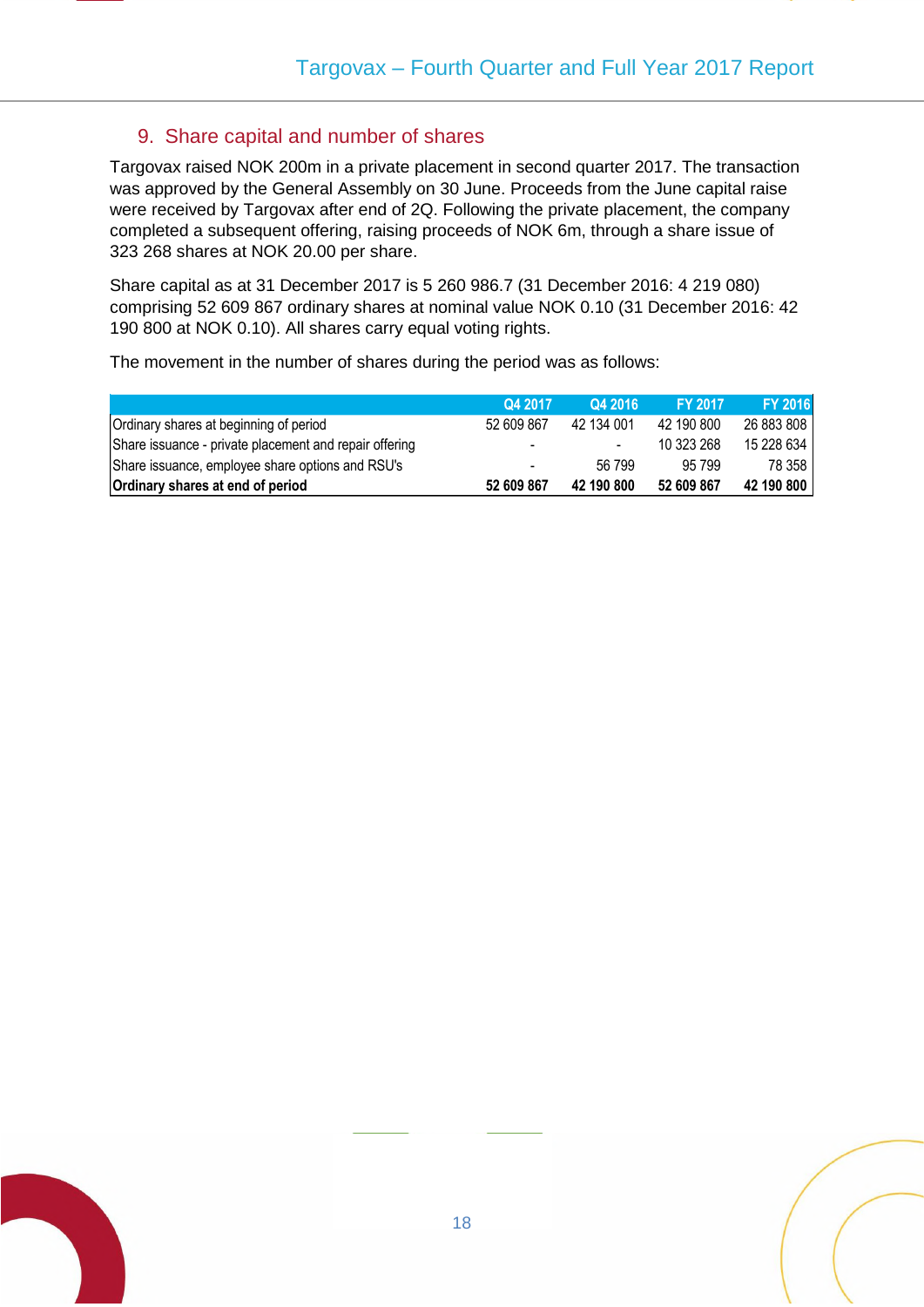The 20 largest shareholders are as follows at 31 December 2017:

| <b>Shareholder</b>                    | # shares      | $\frac{9}{6}$ |
|---------------------------------------|---------------|---------------|
| HealthCap                             | 12 405 584    | 23.6%         |
| Radiumhospitalets Forskningsstiftelse | 4 4 2 7 2 5 5 | 8.4 %         |
| <b>VPF Nordea Kapital</b>             | 1750754       | 3.3%          |
| VPF Nordea Avkastning                 | 1556582       | 3.0%          |
| Nordnet Livsforsikring AS             | 1500108       | 2.9%          |
| Verdipapirfondet KLP AksjeNorge       | 1 130 855     | 2.1%          |
| <b>Thorendahl Invest AS</b>           | 1 000 000     | 1.9%          |
| Nordnet Bank AB                       | 871 209       | 1.7%          |
| Statoil Pensjon                       | 855 171       | 1.6 %         |
| Danske Bank AS                        | 820 104       | 1.6 %         |
| Kommunal Landspensjonskasse           | 802 252       | 1.5%          |
| Euroclear Bank S.A./N.V.              | 730 266       | 1.4%          |
| Timmuno AS                            | 724 650       | 1.4%          |
| Prieta AS                             | 720 000       | 1.4%          |
| Verdipapirfondet Nordea Norge Plus    | 712903        | 1.4%          |
| Nordea 1 SICAV                        | 656 600       | 1.2%          |
| Sundt AS                              | 550 000       | 1.0%          |
| Lillesund                             | 350 000       | 0.7%          |
| <b>KLP AksjeNorge Indeks</b>          | 347833        | 0.7%          |
| Avanza Bank AB                        | 305717        | 0.6%          |
| 20 largest shareholders               | 32 217 843    | 61.2%         |
| Other shareholders (4 061)            | 20 392 024    | 38.8%         |
| <b>Total shareholders</b>             | 52 609 867    | 100.0%        |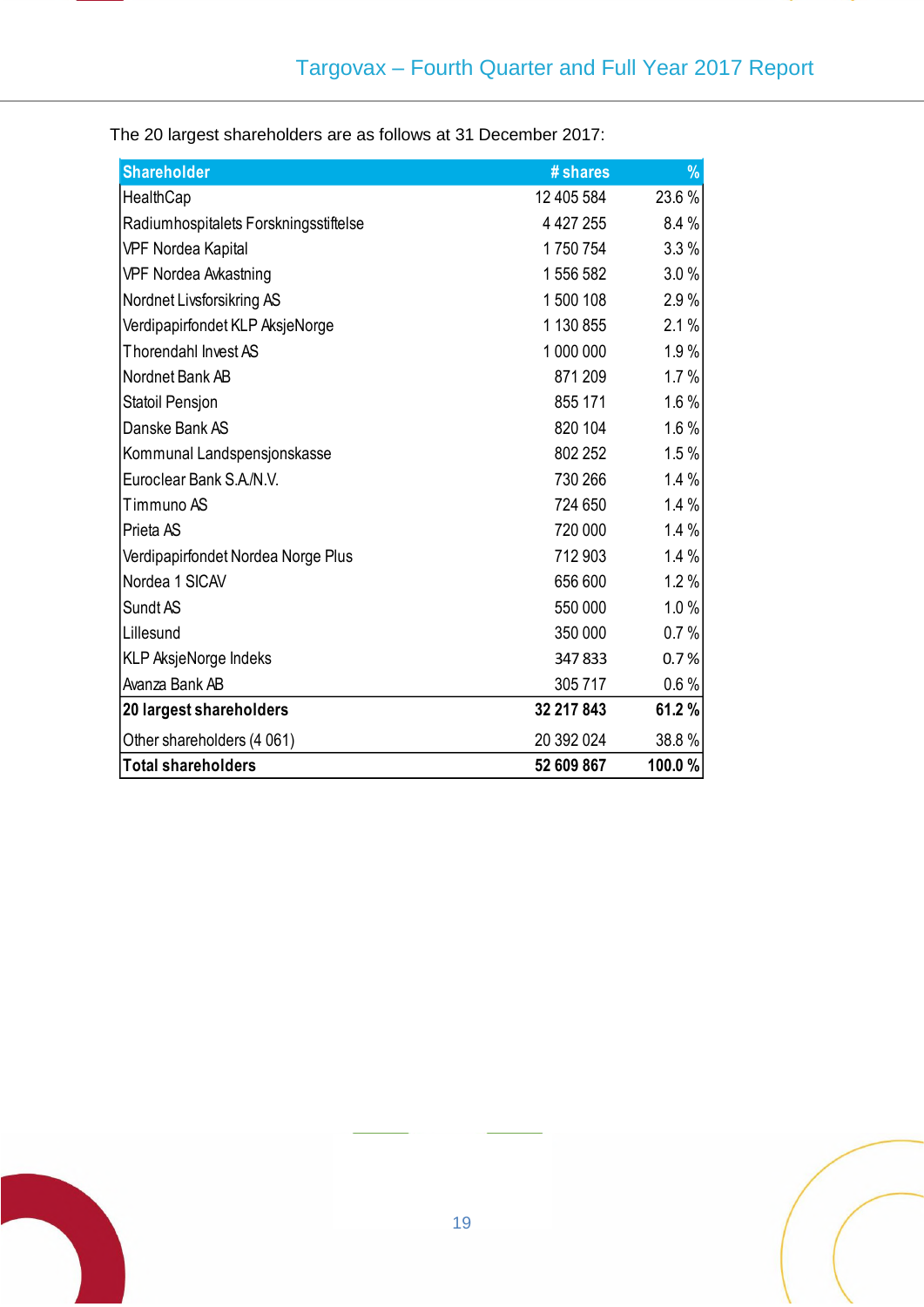## Shareholdings Key Management

The following table provides the total number of shares owned by the key management of the Group and member of the Board of Directors, including close associates, as of 31 December 2017:

|                                                          |                                                                  | No. of shares outstanding |
|----------------------------------------------------------|------------------------------------------------------------------|---------------------------|
| <b>Name</b>                                              | <b>Position</b>                                                  | at 31 December 2017       |
| Key management:                                          |                                                                  |                           |
| Øystein Soug                                             | Chief Executive Officer                                          | 1)<br>109 598             |
| <b>Berit Iversen</b>                                     | VP, CMC                                                          | 20 087                    |
| Magnus Jäderberg                                         | <b>Chief Medical Officer</b>                                     | 20 000                    |
| l Anne-Kirsti Aksnes                                     | VP, Clinical Development                                         | 12 000                    |
| Peter Skorpil                                            | VP, Business Development                                         | 10 000                    |
| Tina Madsen                                              | VP, Quality Assurance                                            | 6 3 0 0                   |
| Total no. of shares owned by key management of the Group |                                                                  | 177985                    |
| <b>Board of directors:</b>                               |                                                                  |                           |
| <b>Robert Burns</b>                                      | Board member                                                     | 64 928                    |
|                                                          | Total no. of shares owned by the Board of Directors of the Group | 64 928                    |

1 The shares are held through Abakus Invest AS.

Other holdings of shares in the company related to the Board of Directors: Jonas Einarsson, Member of the Board, is CEO in the Radium Hospital Research **Foundation** 

Johan Christenson and Per Samuelsson, both Members of the Board, are partners at **HealthCap** 

# 10. Earnings per share

| <b>Amounts in NOK thousand</b>                         | Q4 2017 | Q4 2016 | <b>FY2017</b> | <b>FY 2016</b> |
|--------------------------------------------------------|---------|---------|---------------|----------------|
| Loss for the period                                    | -32461  | -31 914 | $-121.945$    | $-122454$      |
| Average number of outstanding shares during the period | 52 610  | 42 162  | 47 254        | 34 5 28        |
| Earnings/loss per share - basic and diluted            | $-0.62$ | $-0.76$ | $-2.58$       | $-3.55$        |

Share options issued have a potential dilutive effect on earnings per share. No dilutive effect has been recognized as potential ordinary shares only shall be treated as dilutive if their conversion to ordinary shares would decrease earnings per share or increase loss per share from continuing operations. As the Group is currently loss-making, an increase in the average number of shares would have anti-dilutive effects.

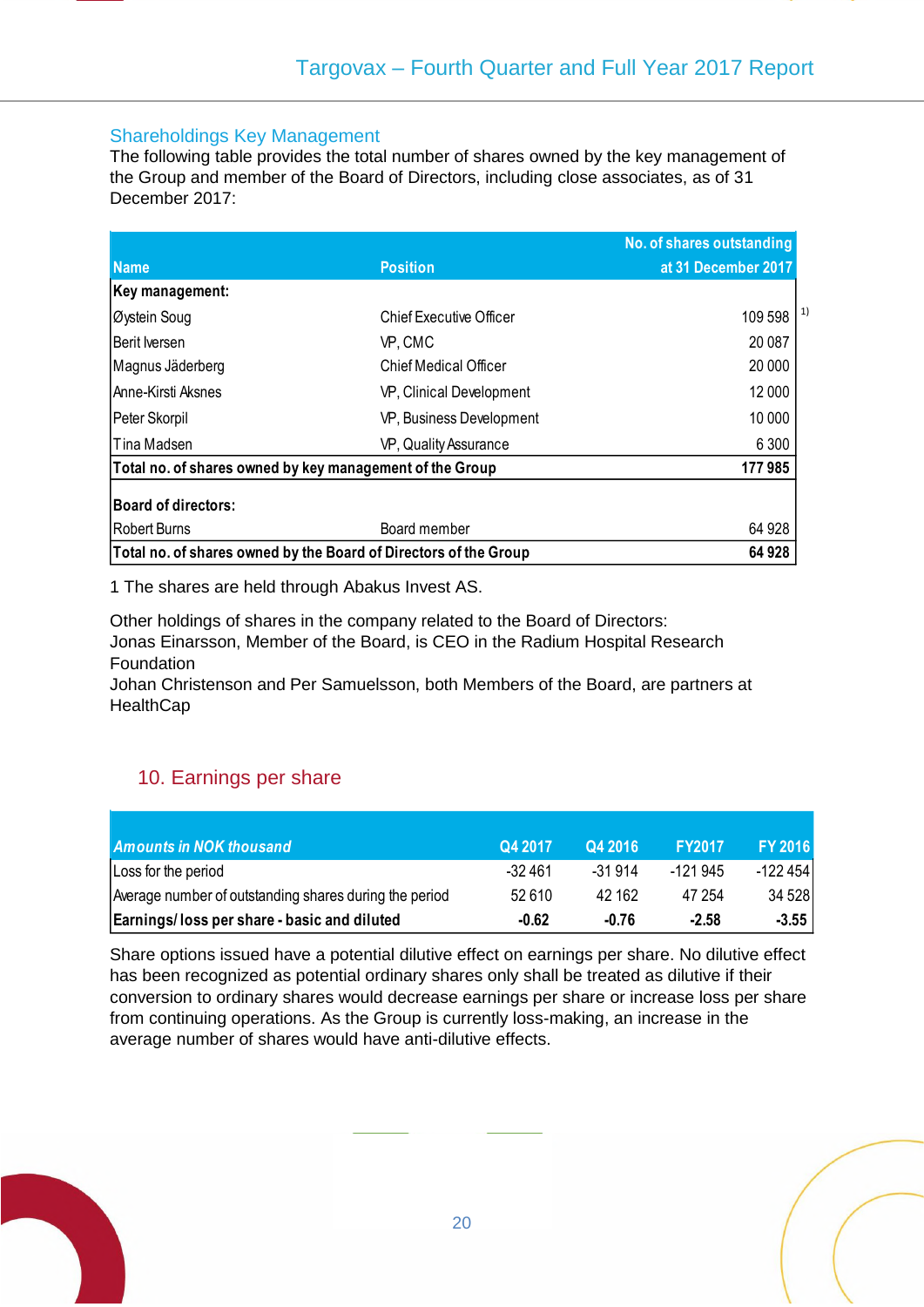# 11. Share based payment

The Group operates an equity-settled, share-based compensation plan, under which the entity receives services from employees as consideration for equity instruments (options) in Targovax ASA.

At the Annual General Meeting in April 2016 the Board was authorized to increase the Group's share capital in connection with share incentive arrangements by up to 10% of the Share capital. A renewed authorization was given at the Ordinary general meeting in April 2017.

On the basis of the approval by the Annual General Meeting the Board has resolved to issue new options to employees of the Company.

In 2017 a total of 830,000 options for shares of the Company have been distributed amongst the current members of the executive management and a total of 447,000 options for shares of the Company have been distributed amongst other employees. Each option, when exercised, will give the right to acquire one share in the Company. The options are granted without consideration.

Pursuant to the general vesting schedule, 25% of the options will vest 12 months after the day of grant (as long as the option holder is still employed). Thereafter, 1/36 of the remaining options will vest each month as long as the option holder is still employed, with the first 1/36 vesting 13 months after the day of grant. The exercise price is equal to the volume weighted average trading price of the shares of the Company on Oslo Stock Exchange on the date of the grant. Options that have not been exercised will lapse 7 years after the date of grant.

The amount of expensed share options in full year 2017 was NOK 11.3 million.

Fair value of the options has been calculated at grant date. The fair value of the options was calculated using the Black-Scholes model. The expected volatility for options issued in 2017 is estimated at average of 78,39 %%, based on the volatility of comparable listed companies. The volume weighted average interest rate applied to the share options grants in 2017 is 0,8400 %

The following table shows the changes in outstanding options in 2017 and 2016:

|                                             | <b>FY 2017</b> |                 | <b>FY 2016</b> |                 |
|---------------------------------------------|----------------|-----------------|----------------|-----------------|
|                                             |                | Weighted avg.   |                | Weighted avg.   |
|                                             | No. of options | excercise price | No. of options | excercise price |
|                                             |                | (in NOK)        |                | (in NOK)        |
| Outstanding at 1 January                    | 2513170        | 20.93           | 2545889        | 23.25           |
| Granted during the period                   | 1 277 000      | 21.53           | 655 000        | 11.82           |
| Exercised during the period                 | $-34004$       | 5.65            | $-78358$       | 4.97            |
| Forfeited                                   | -75 000        | 20.42           | $-601927$      | 22.90           |
| Expired                                     | $-214532$      | 25.00           | $-7434$        | 25.00           |
| Outstanding no. of options at end of period | 3466634        | 21.06           | 2513170        | 20.93           |

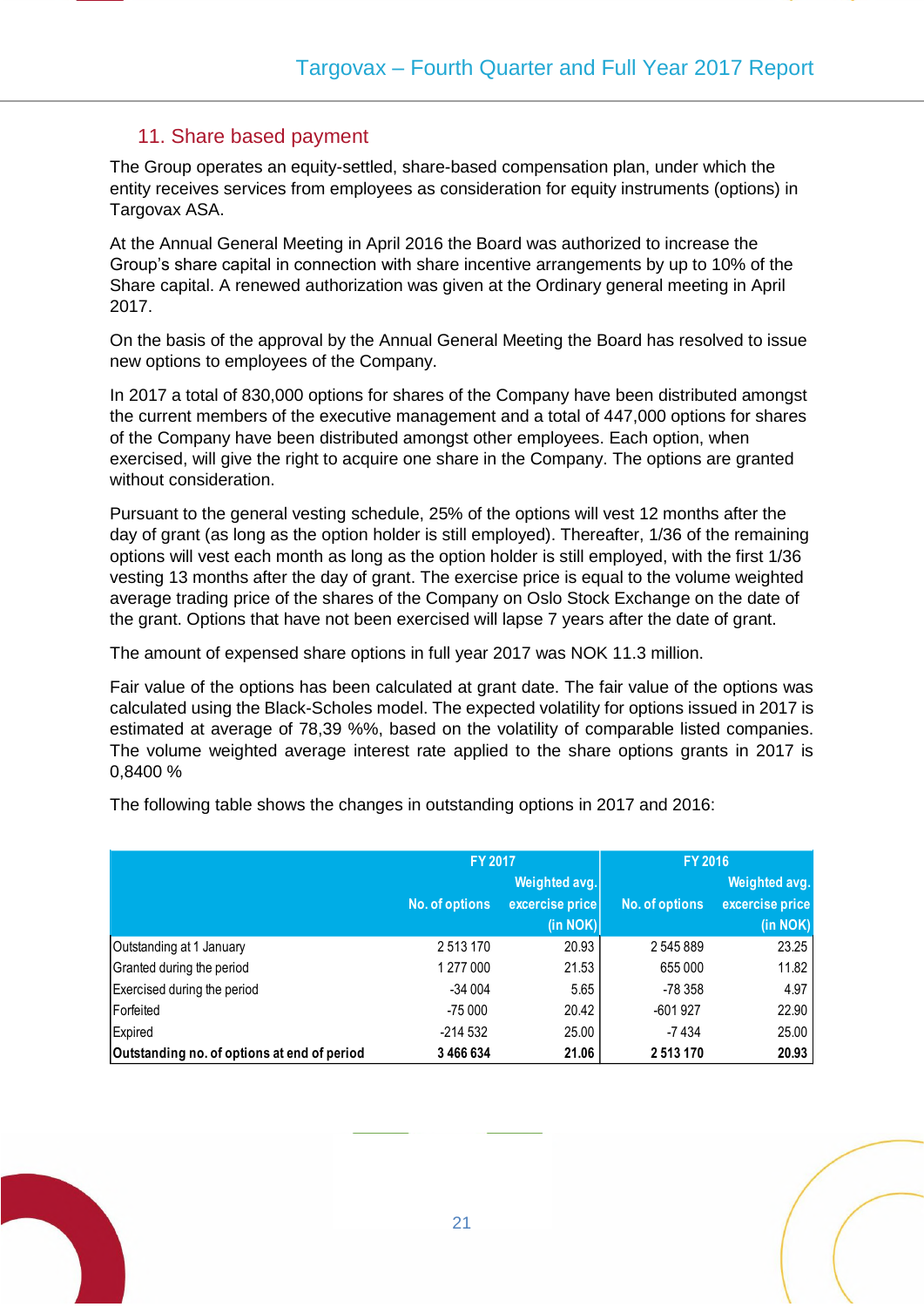The following table shows the exercised, granted and outstanding options for shares to Key Management of the Group at 31 December 2017:

|                            |                                                                |                  | <b>Options</b>  |                    |                |                            |
|----------------------------|----------------------------------------------------------------|------------------|-----------------|--------------------|----------------|----------------------------|
| <b>Name</b>                | <b>Position</b>                                                | <b>Exercised</b> | <b>Granted</b>  | <b>Outstanding</b> |                | <b>Granted Outstanding</b> |
|                            |                                                                |                  | FY 2017 FY 2017 | 31.12.2017         | <b>FY 2016</b> | 31.12.2016                 |
| Key management:            |                                                                |                  |                 |                    |                |                            |
| Øystein Soug               | <b>Chief Executive Officer</b>                                 |                  | 250 000         | 790 000            | 150 000        | 540 000                    |
| Magnus Jäderberg           | <b>Chief Medical Officer</b>                                   |                  | 150 000         | 660 000            | 120 000        | 510 000                    |
| Anne Kirsti Aksnes         | VP, Clinical Development                                       |                  | 130 000         | 283 000            | 100 000        | 153 000                    |
| Erik Digman Wiklund        | <b>Chief Financial Officer</b>                                 |                  | 150 000         | 150 000            |                |                            |
| Berit Iversen              | VP. CMC                                                        | $-25000$         | 70 000          | 135 000            | 20 000         | 90 000                     |
| Tina Madsen                | VP, Quality Assurance                                          |                  | 50 000          | 103 000            |                | 53 000                     |
| Peter Skorpil              | VP, Business Development                                       |                  | 30 000          | 75 000             |                | 45 000                     |
|                            | Total option for shares to key management of the Group         | -25 000          | 830 000         | 2 196 000          | 390 000        | 1391000                    |
| <b>Board of directors:</b> |                                                                |                  |                 |                    |                |                            |
| lRobert Burns              | Board member                                                   |                  |                 | 21 235             | -              | 21 2 35                    |
|                            | Total option for shares to the Board of Directors of the Group |                  |                 | 21 235             |                | 21 235                     |

From 1 January 2018 to 14 February 2018 new share options have been granted to Key Management and other employees, see Note 12. Subsequent events.

## Restricted Stock Units

The Annual General Meeting 5 April 2017 decided to remunerate the Board of Directors for the period between the AGM 2017 to the AGM 2018 with a combination of cash and Restricted Stock Units (RSUs), hence at the 5 April 2017, an additional 43 554 RSUs were granted to the Board of Directors. When the RSUs have vested, the participant must during the following three-year period select when to take delivery of the shares. At 30 November 2017 additional 11 131 RSUs were granted to the new Chairman of the Board. The expensed RSUs in full year 2017 was NOK 0.9 million. A total of 119 411 RSUs was outstanding at 31 December 2017, of which 112 830 RSUs were outstanding to the Board of Directors of the Group at 31 December 2017.

The Board of directors may choose to receive their remuneration, or parts thereof, in the form of restricted stock units (RSUs).

The number of RSUs to be granted to the members of the Board of Directors is calculated as the NOK amount of the RSU opted portion of total compensation to the Board member, divided by the market price for the Targovax ASA share. The market price is calculated as the volume weighted average share price the 10 trading days prior to the grant date, NOK 23.88 for the grant at 5 April 2017 and NOK 14.62 for the grant at 30 November to the new Chairman of the Board. The RSUs will be non-transferrable and each RSU will give the right and obligation to acquire shares in Targovax ASA (at nominal value) subject to satisfaction of the applicable vesting conditions.

If the Board members choose to receive the Board remuneration in RSUs they must elect to either (i) receive 100% of the compensation in RSUs, (ii) receive 1/3 of the compensation in cash and 2/3 in RSUs, or (iii) receive 2/3 of the compensation in cash and 1/3 in RSUs. The total compensation to each member of the Board of Directors for the period 2017-2018 have been set out in the minutes from the Annual General Meeting 5 April 2017.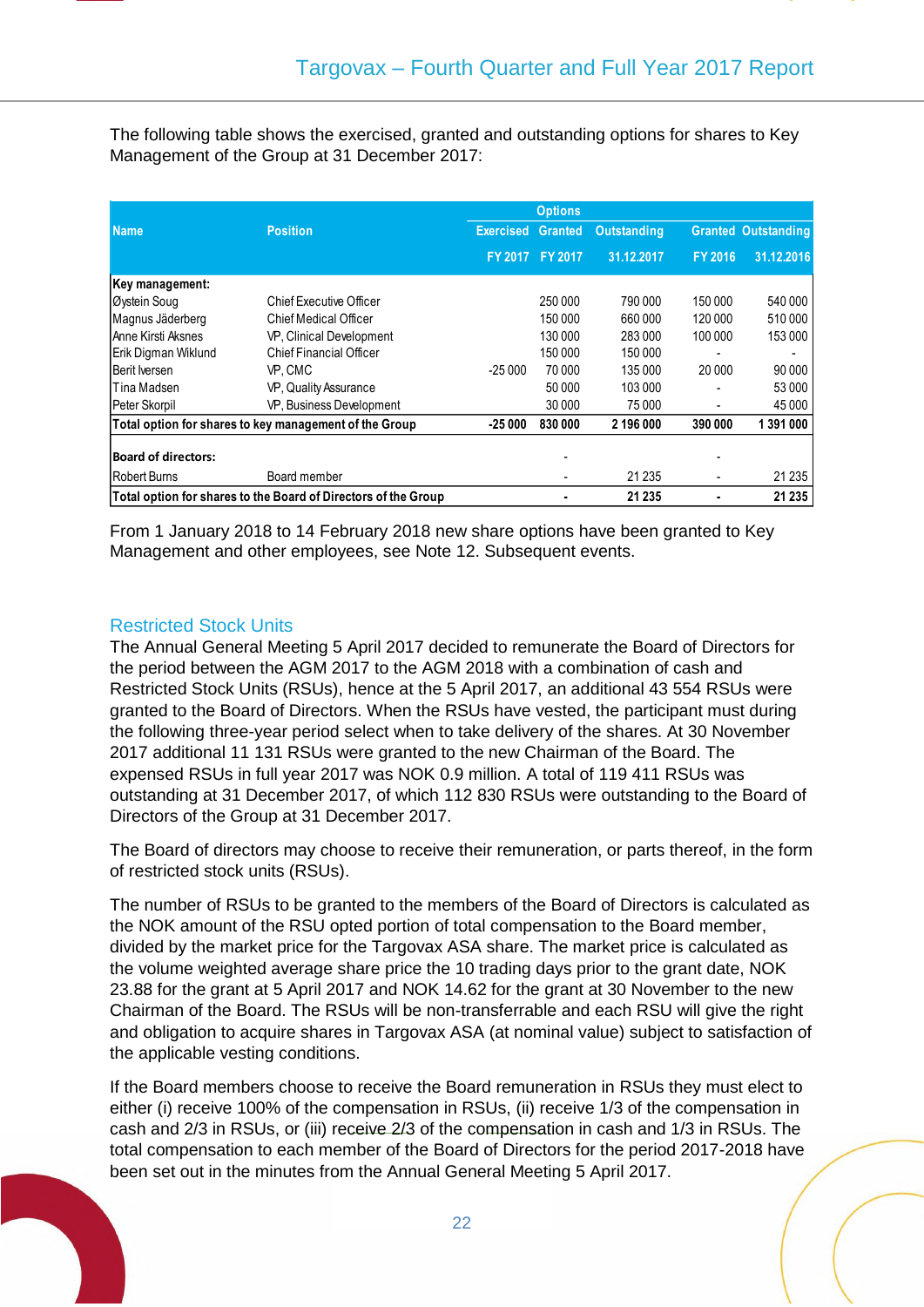The following table shows the exercised, granted and outstanding RSUs to Board of Directors of the Group at 31 December 2017:

|                            |                                                                 | <b>RSUs</b>      |                |                    |         |                    |  |
|----------------------------|-----------------------------------------------------------------|------------------|----------------|--------------------|---------|--------------------|--|
| <b>Name</b>                | <b>Position</b>                                                 | <b>Exercised</b> | Granted        | <b>Outstanding</b> | Granted | <b>Outstanding</b> |  |
|                            |                                                                 | <b>FY 2017</b>   | <b>FY 2017</b> | 31.12.2017         | FY 2016 | 31.12.2016         |  |
| <b>Board of Directors:</b> |                                                                 |                  |                |                    |         |                    |  |
| Diane Mellett              | Board member                                                    |                  | 10051          | 44 149             | 34 098  | 34 098             |  |
| Eva-Lotta Allan            | Board member                                                    |                  | 10 0 51        | 33 2 20            | 23 169  | 23 169             |  |
| Bente-Lill Romøren         | Board member                                                    |                  | 3 3 5 0        | 14 2 7 9           | 10 929  | 10929              |  |
| Patrick Vink               | Chairman of the Board                                           |                  | 11 131         | 11 131             |         |                    |  |
| <b>Robert Burns</b>        | Board member                                                    | -40 984          | 10051          | 10051              | 40 984  | 40 984             |  |
|                            | Total Restricted Stock Units to Board of Directors of the Group | -40 984          | 44 634         | 112830             | 109 180 | 109 180            |  |

From 1 January 2018 to 14 February 2018 no RSUs have been granted to Board of Directors.

## 12. Subsequent events

## Establishment of new subsidiary in USA

At 1<sup>st</sup> January 2018 Targovax ASA established a 100% owned subsidiary in USA, Targovax Solutions LLC. The company has one employee, Michael Bogenstätter, appointed as CBO of Targovax.

## Share based payments

On the basis of the approval by the Annual General Meeting on 5 April 2017 the Board has resolved to issue further new options to employees of the Company. From 1 January 2018 to 14 February 2018 a total of 890,000 options for shares of the Company were distributed amongst the members of the executive management and a total of 310,500 options for shares of the Company were distributed amongst other employees.

The following table shows the changes in outstanding options at 14 February 2018 and 31 December 2017:

|                                             |                | 1 Jan - 14 Feb 2018                       |                | <b>FY 2017</b>                            |
|---------------------------------------------|----------------|-------------------------------------------|----------------|-------------------------------------------|
|                                             | No. of options | Weighted avg. excercise<br>price (in NOK) | No. of options | Weighted avg. excercise<br>price (in NOK) |
| Outstanding at 1 January                    | 3 466 634      | 21.06                                     | 2 513 170      | 20.93                                     |
| Granted during the period                   | 1 200 500      | 17.08                                     | 1 277 000      | 21.53                                     |
| Exercised during the period                 |                |                                           | $-34004$       | 5.65                                      |
| Forfeited                                   |                |                                           | $-75000$       | 20.42                                     |
| Expired                                     |                |                                           | $-214532$      | 25.00                                     |
| Outstanding no. of options at end of period | 4 667 134      | 20.03                                     | 3 466 634      | 21.06                                     |

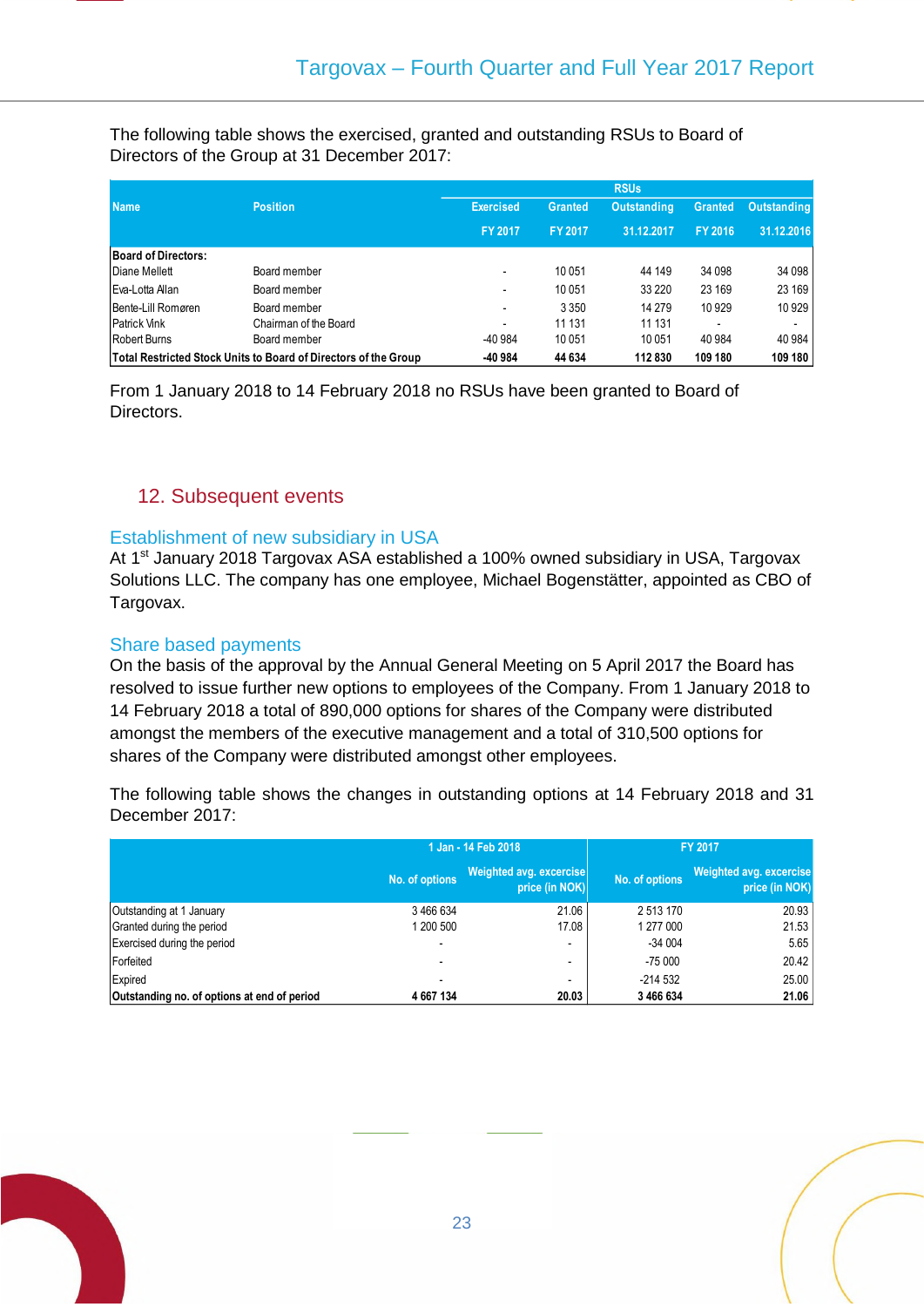The following table shows the changes in outstanding options for shares to Key Management of the Group at 14 February 2018:

|                            |                                                                | <b>Options</b>     |                           |                    |  |  |
|----------------------------|----------------------------------------------------------------|--------------------|---------------------------|--------------------|--|--|
| <b>Name</b>                | <b>Position</b>                                                | <b>Outstanding</b> | <b>Granted</b>            | <b>Outstanding</b> |  |  |
|                            |                                                                | 31.12.2017         | 01.01.2018-<br>14.02.2018 | 14.02.2018         |  |  |
| Key management:            |                                                                |                    |                           |                    |  |  |
| Øystein Soug               | <b>Chief Executive Officer</b>                                 | 790 000            | 220 000                   | 1 010 000          |  |  |
| Magnus Jäderberg           | <b>Chief Medical Officer</b>                                   | 660 000            | 100 000                   | 760 000            |  |  |
| Anne Kirsti Aksnes         | <b>VP.</b> Clinical Development                                | 283 000            | 70 000                    | 353 000            |  |  |
| Erik Digman Wiklund        | <b>Chief Financial Officer</b>                                 | 150 000            | 150 000                   | 300 000            |  |  |
| Michael Bogenstätter       | <b>Chief Business Officer</b>                                  |                    | 230 000                   | 230 000            |  |  |
| Berit Iversen              | VP, CMC                                                        | 135 000            | 60 000                    | 195 000            |  |  |
| Tina Madsen                | VP, Quality Assurance                                          | 103 000            | 60 000                    | 163 000            |  |  |
|                            | Total option for shares to key management of the Group         | 2 121 000          | 890 000                   | 3 011 000          |  |  |
| <b>Board of directors:</b> |                                                                |                    |                           |                    |  |  |
| Robert Burns               | Board member                                                   | 21 2 35            | ۰                         | 21 2 35            |  |  |
|                            | Total option for shares to the Board of Directors of the Group | 21 235             |                           | 21 235             |  |  |